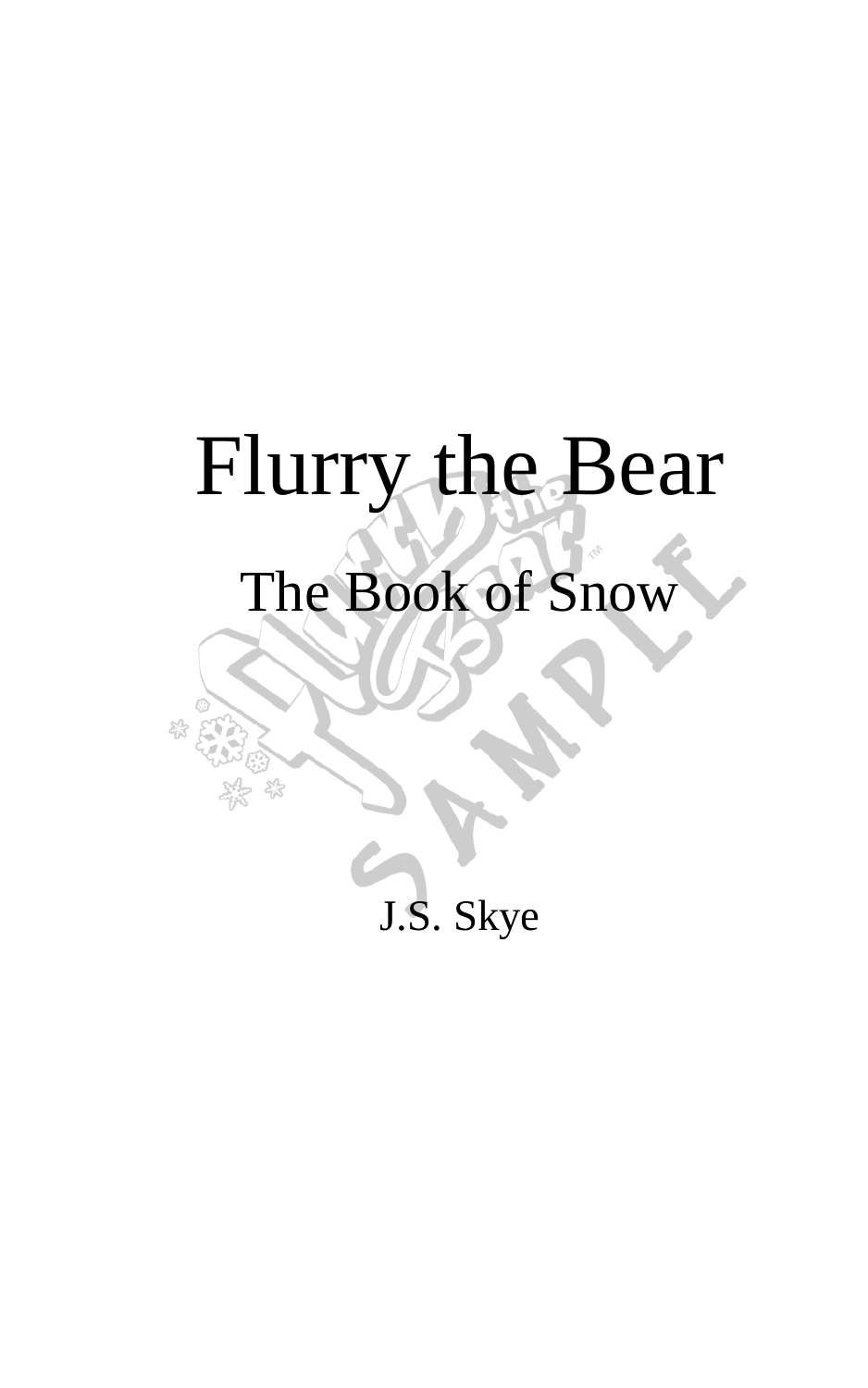#### **Flurry the Bear**

#### **The Book of Snow**

### $2<sup>nd</sup>$  Edition – January 2015 First Published – February 2014

All characters featured in this novel, the distinctive names and likenesses thereof, and all related content are the sole property of J.S. Skye. No similarity between any of the names, characters, persons, and/or institutions in this book with those of any living or dead person or institution is intended, and any such similarity which may exist is purely coincidental.

> The Book of Snow (Flurry the Bear – Book 4) Copyright © 2015 J.S. Skye All rights reserved. www.FlurryTheBear.com

Cover art by Luís Figueiredo, J.S. Skye, & Tony Washington

> ISBN: 0692373088 ISBN-13: 978-0692373088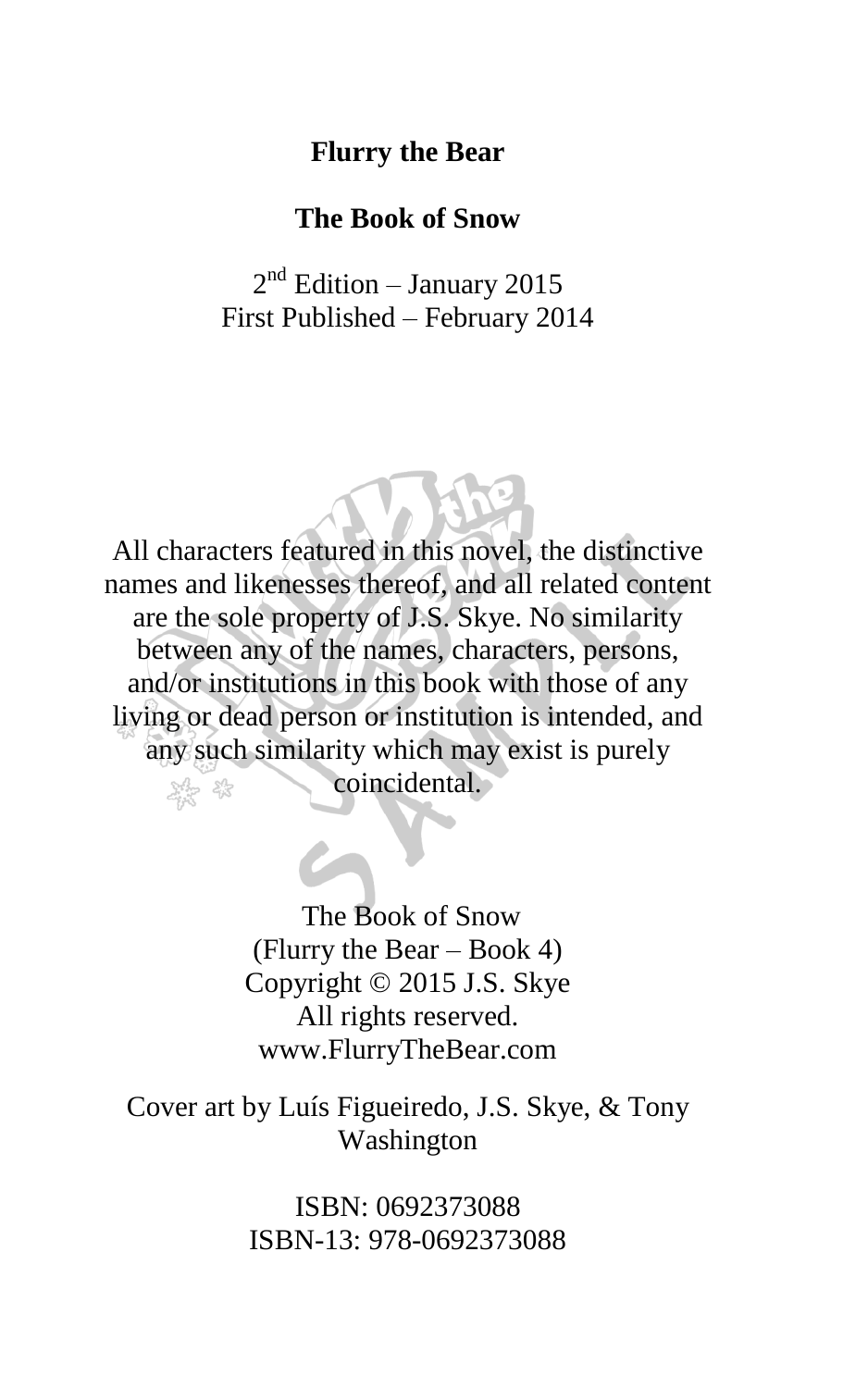

The chirps of crickets were the loudest sound to be heard in the quiet, peaceful village located in a very distant land known as Kunteris. This region was far beyond the reaches of Christopher Kringle's domain or any land that had even heard of him.

It was a fine summer evening. Only the occasional hoot of an owl broke the continuous drone of nocturnal insects. The wind was soft and refreshing against the tapestry of green foliage. The trees swayed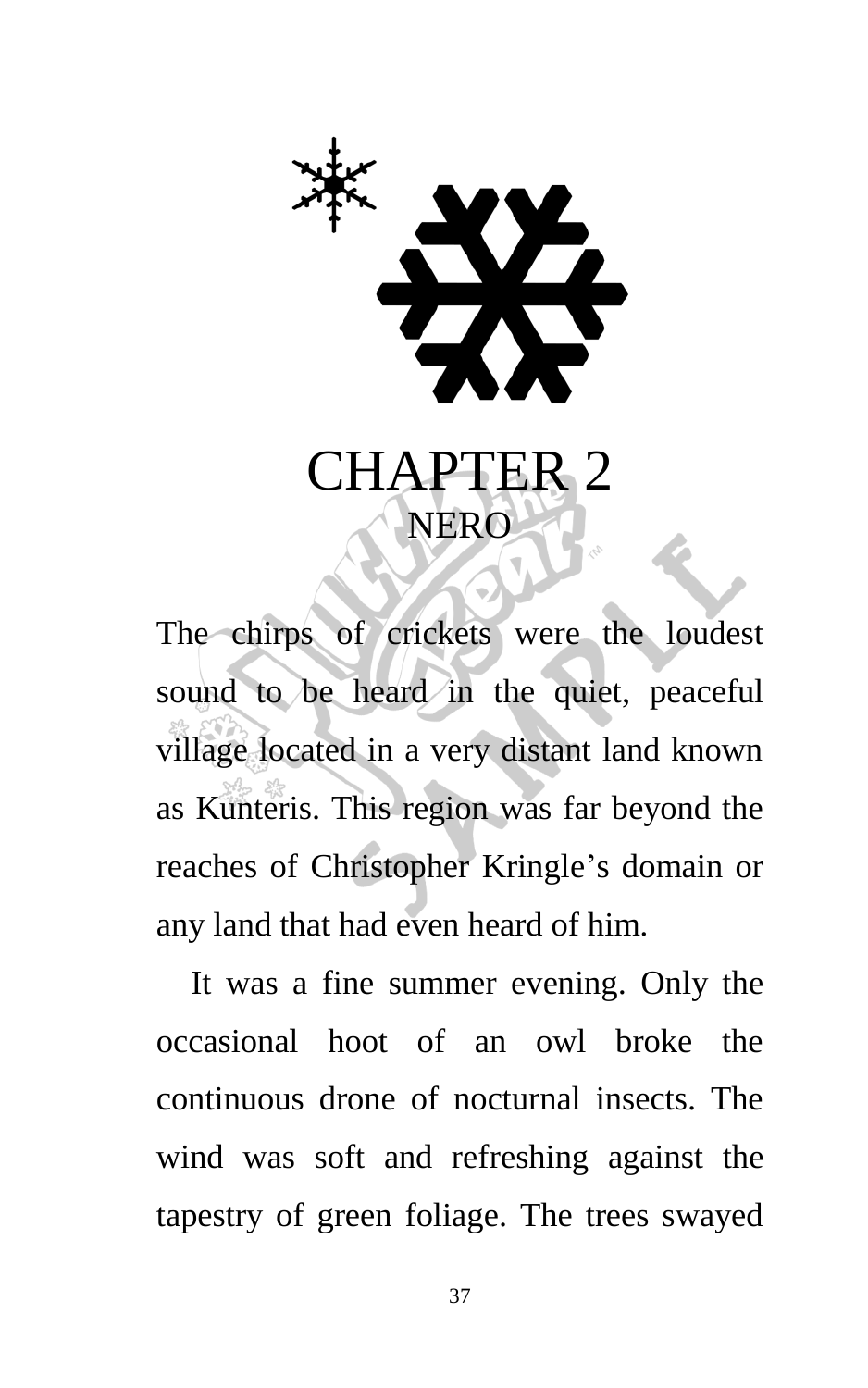with each subtle wisp of the breeze. Their twin images reflected in the moonlit surface of a still, gentle pond.

Aside from the full moon, nothing but the dwindling embers of a central campfire lit the encampment of bamboo huts with grass roofs. The windows were almost completely dark except for one; a slight glow came from a larger hut on the outskirts of the village.

Inside stood a gray, furry animal with black stripes on her tail. Her snout was long and slender, and she had black fur that encircled each eye. She wore a pair of goggles while she chipped away at a gemstone on the table. The hut had been converted into a humble little workshop. There were metal gears which lay all over the place. A stone grinder, a box full of various gems, and a variety of tools littered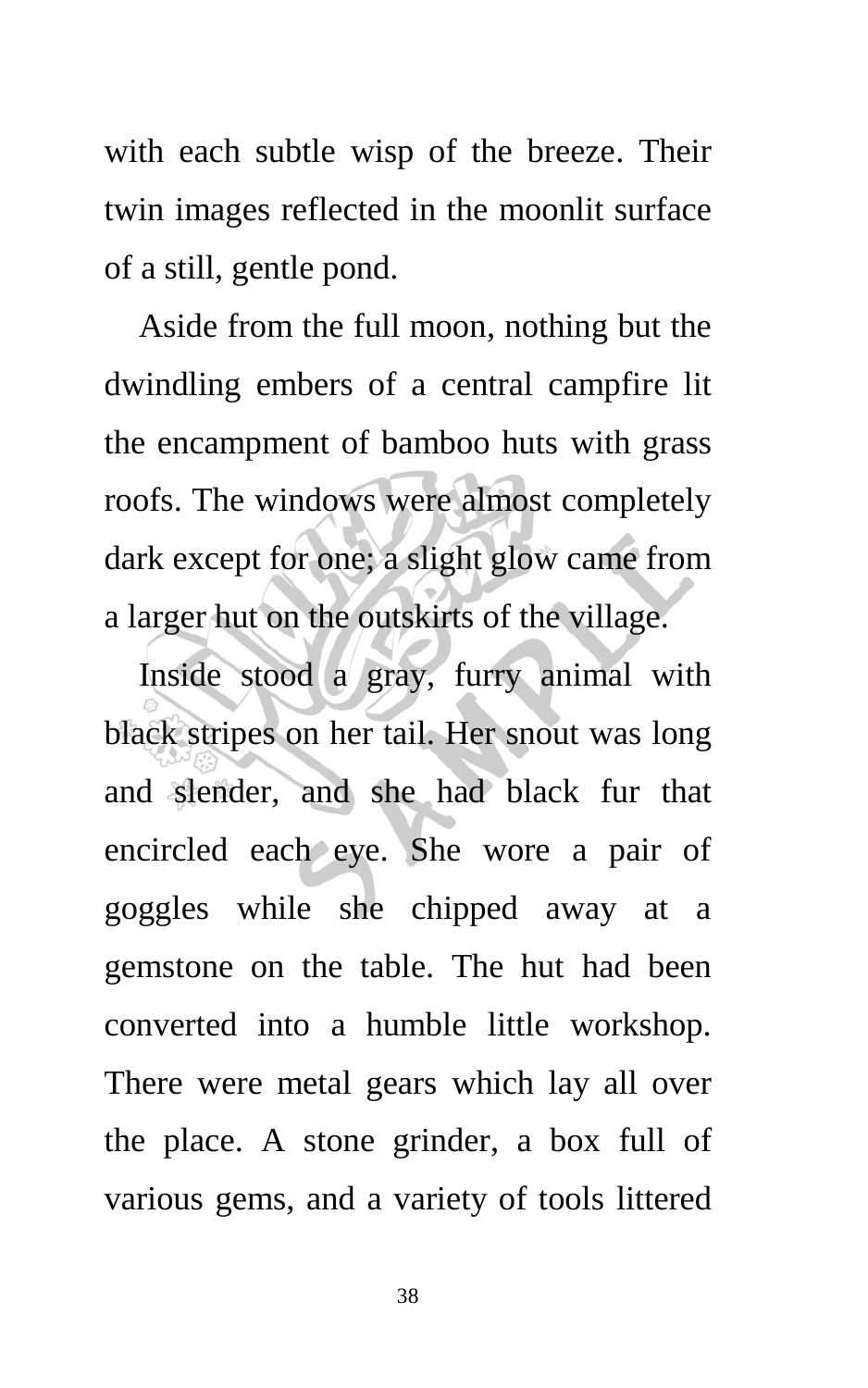the tables and shelves. There were a number of contraptions that looked like steampowered mechanical inventions of some kind. By all appearances, this little worker was quite savvy with mechanical things.

The night grew late for her. She was deeply fatigued. It might have been more evident if she did not already have dark circles around her eyes naturally. Her work was very dear to her heart, and it always came before sleep or anything else. This project was of the utmost importance, and she was so close to being done with it. All she had to do was finish the gemstone and place it in the book, which she had yet to give a title.

She chipped away at the crystal. Her mind focused on how difficult it had been to get her paws on such a rare item. The stone was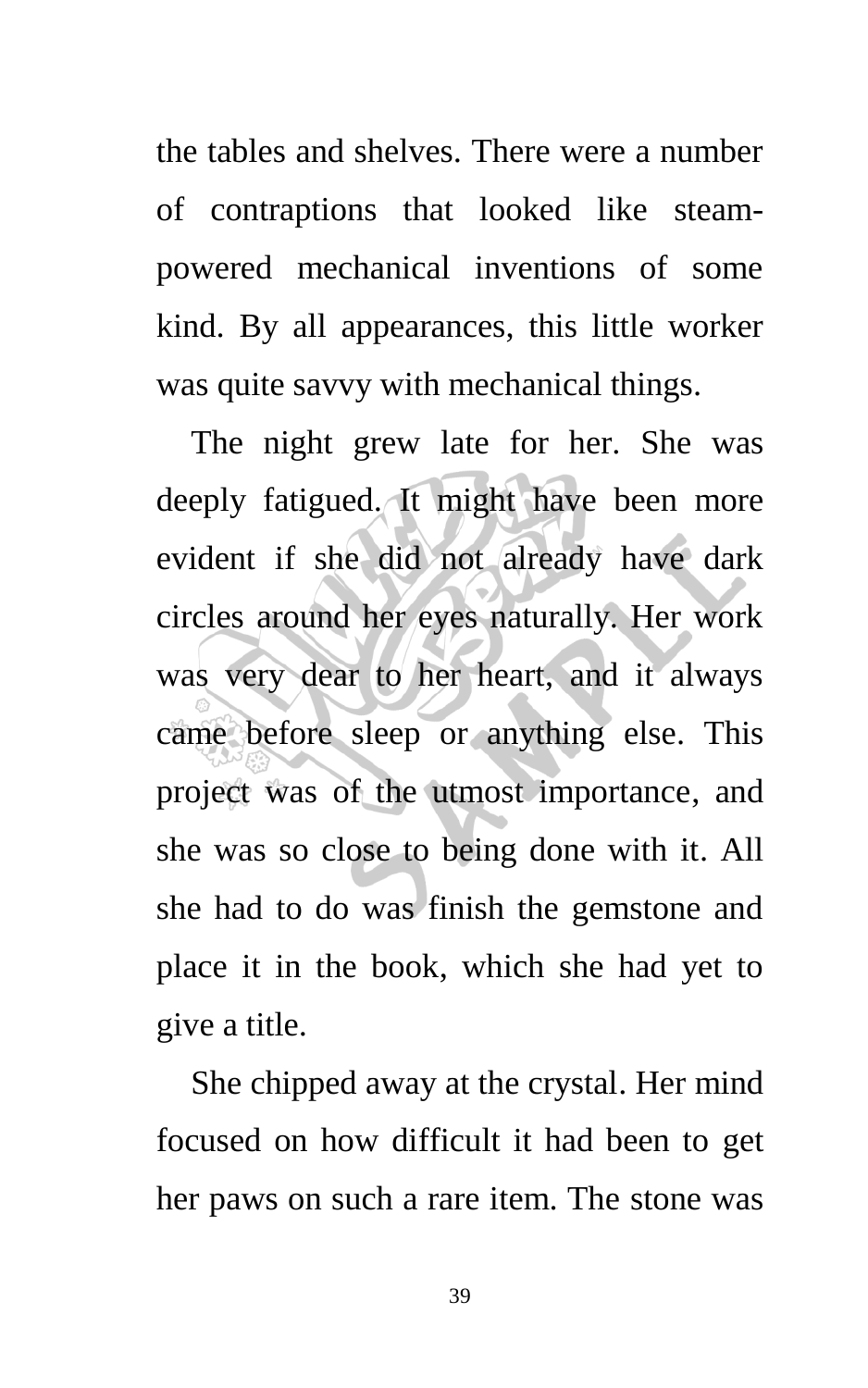said to have special properties over space and time, and it cost her a pretty penny to acquire.

The chipping, grinding, and polishing finally came to a halt. She held up the stone against the moonlight that shone down through a skylight in the hut's roof.

"Perfect!" the female coon said to herself. "Now, let's see if you'll fit." She carefully laid the gemstone into an indentation on the book's cover. It dropped into place smoothly. She was well pleased with her finished product. The raccoon realized the job would have been much more difficult if not for having found a way of depleting the crystal of its power temporarily. The precious stone was an unlimited, selfsustaining energy source, and it would have been problematic to work with it in that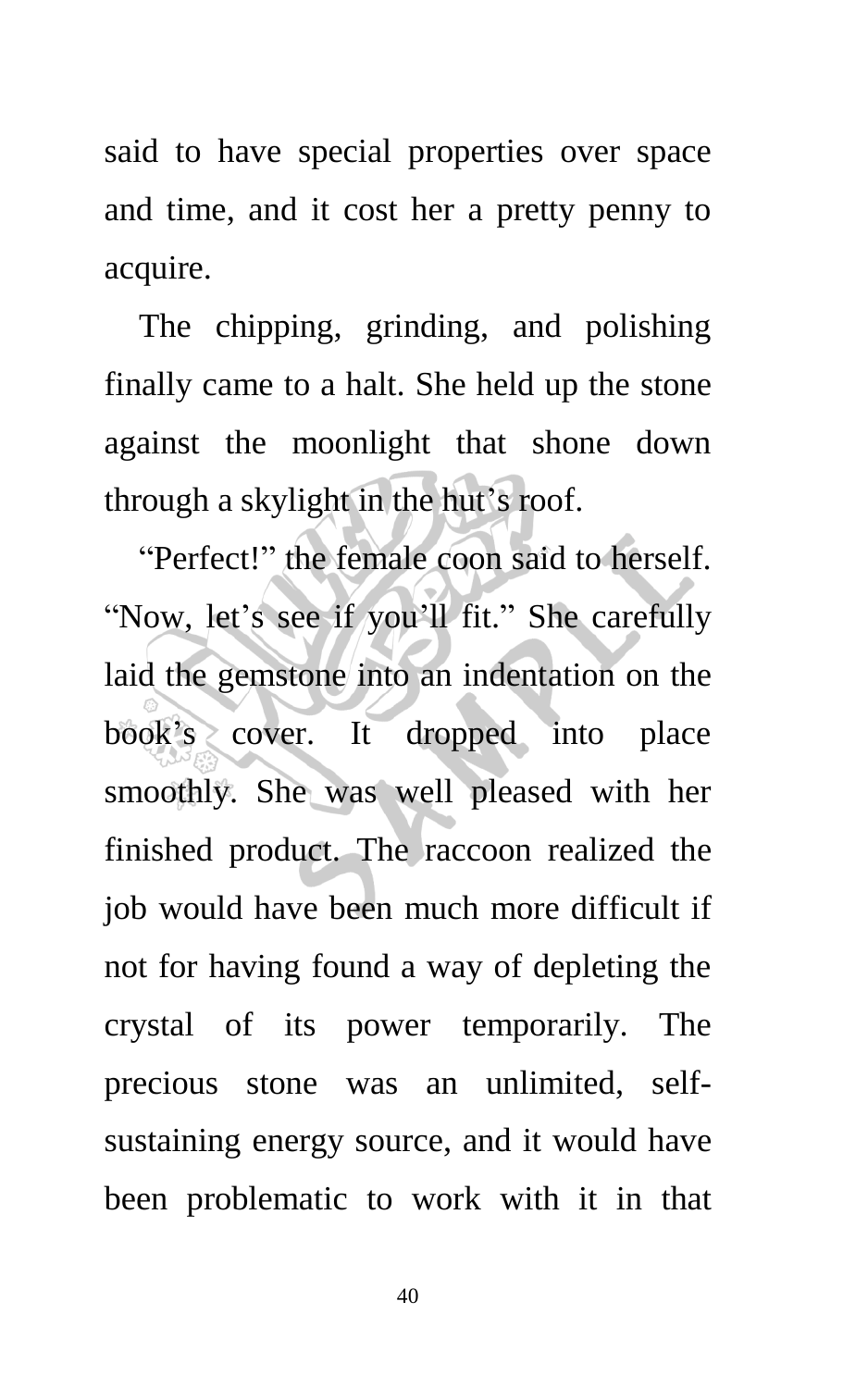state. She had used her vast knowledge and devised a way to short out the gemstone long enough for her to mold it to her desired configuration. If she had not done this, the crystal would not have been able to be shaped. It would have adapted and changed to any form it so desired. It was like it had a mind of its own.

The indentation in the book's cover worked to confine the gemstone to one size, as long as it remained in the book. "Now all I need to do is activate this little fella, and it'll be done," the raccoon told herself. A pleased smile came to her adorable, furry face.

She pulled out a smaller gemstone. It radiated blue light, shining brighter than the stars in the sky. She touched the smaller gemstone to the larger stone inlaid in the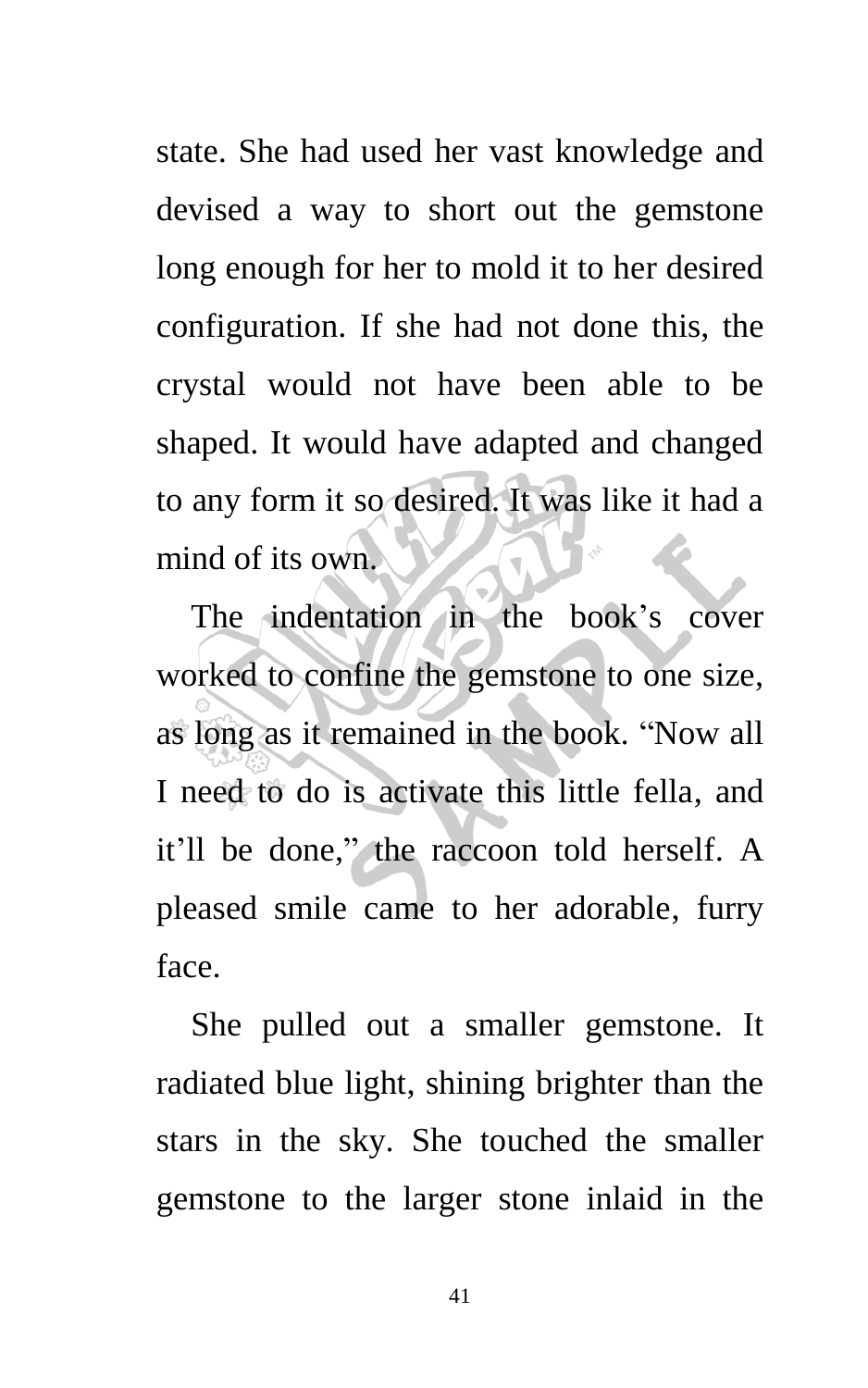book's cover. The light transferred from the small stone to the larger one that was now part of the book.

The book was complete. Its centerpiece gleamed brightly. She smiled at her masterful craftsmanship. Before she had a chance to take it all in, the locked clasp came free. The book sprang open, and two furry objects flew out from the book's pages and across the room.

"Ahhh!" Flurry bellowed through the air before he landed in a pile of hay. He sat up and rubbed his head. "Wow! What a trip! I wonder where I am," Flurry asked himself out loud. He looked himself over and brushed hay off of his fur.

Suddenly, Flurry sensed something move beneath him. He jumped up and spun around. In the hay below was Honja, and the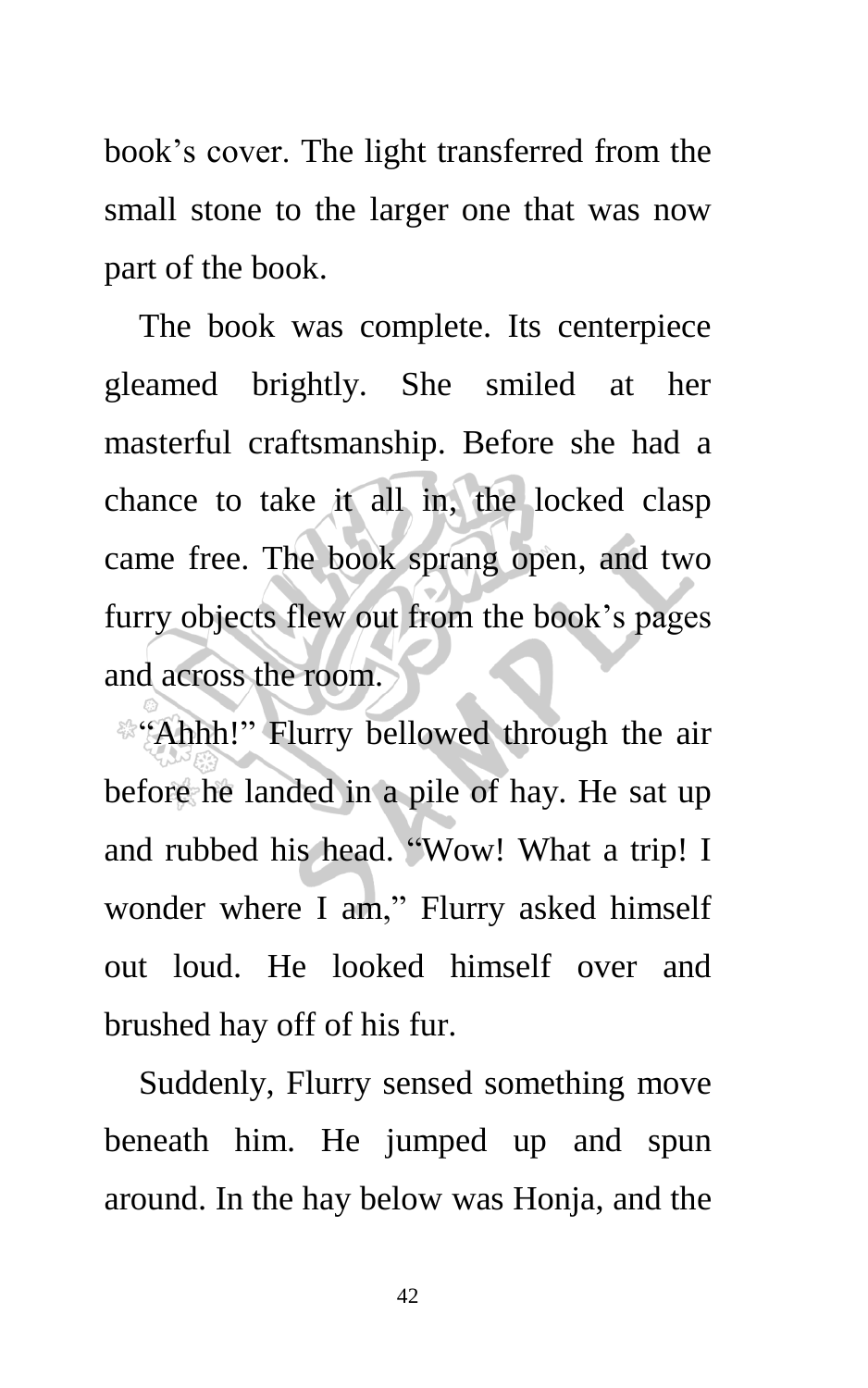little rabbit did not look pleased with Flurry for having landed on him.

"Oh! Hi, Honja! You're here, too! Yay!" Flurry reached out to pat Honja on the head, but Honja quickly shot back into the pile of hay to avoid Flurry's touch. The rabbit hated being petted on the head. No matter how many times Flurry had been reminded, it never stuck in his memory.

"Honja? Honja, you can come out now. I won't pet you, I promise."

Flurry and Honja had not realized they were not the only ones in the room. The raccoon cleared her throat, which startled Flurry. With a gasp, he whirled around to face the source of the sound. Flurry was relieved that it was a cute raccoon and not something more sinister.

The raccoon cautiously waved to him, as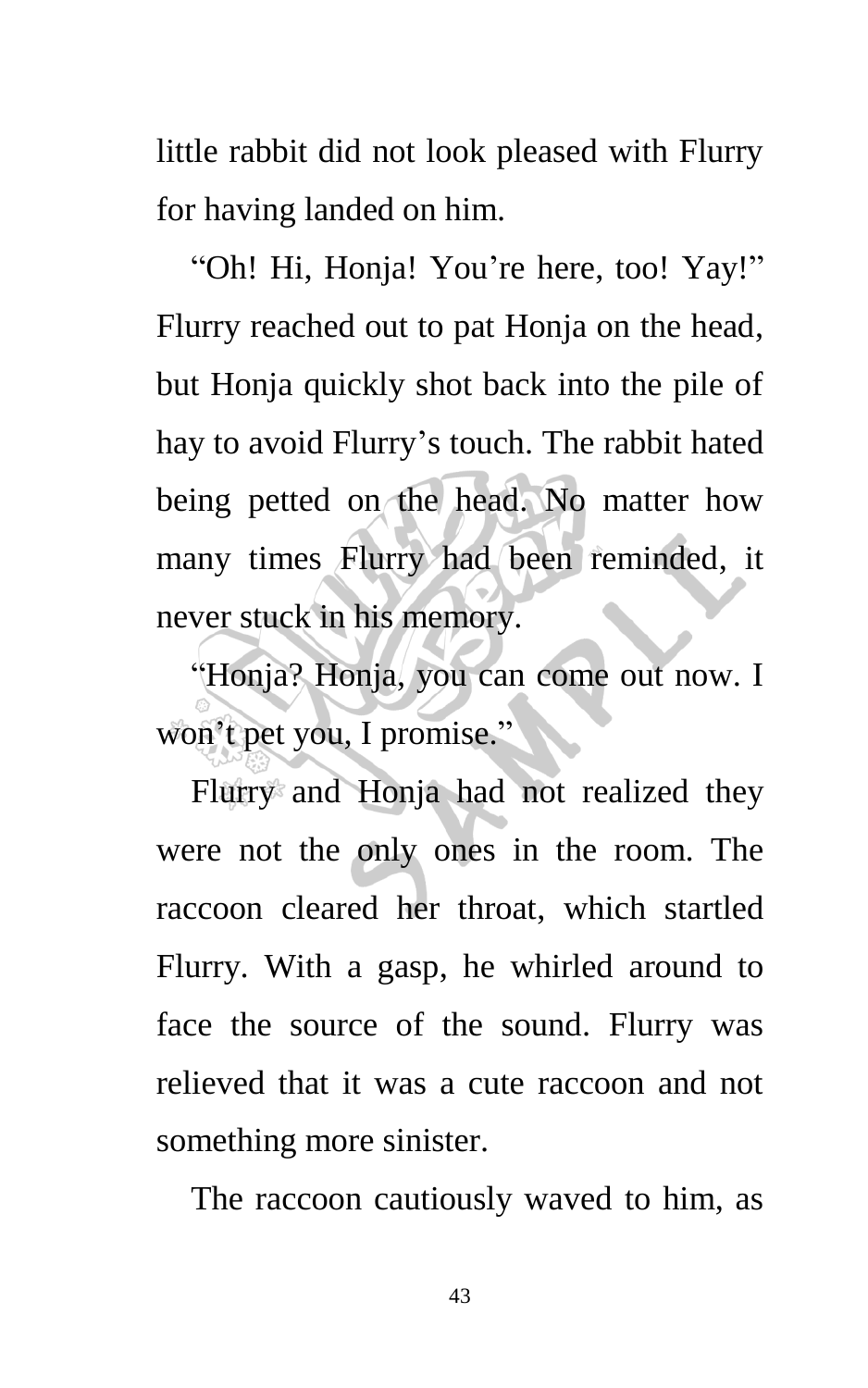if she had no idea what else to do. She had not expected the book to fly open, let alone bring visitors.

"Oh! Hello, I'm Flurry!" said the little cub.

Honja peeked out from the hay and then went back into hiding. "Hi, there. I'm Lotora. Who's your little friend?" the raccoon responded.

"Oh, him? That's Honja."

"He's a cute little mouse!"

"Oh no! He hates that!"

Honja was infuriated. He ran out from under the pile of hay and head-butted the raccoon in the foot. He then did likewise to Flurry before he leapt back into his hiding spot.

"Oh, my! I'm so sorry! Please don't be mad at him. He has a bit of a temper. That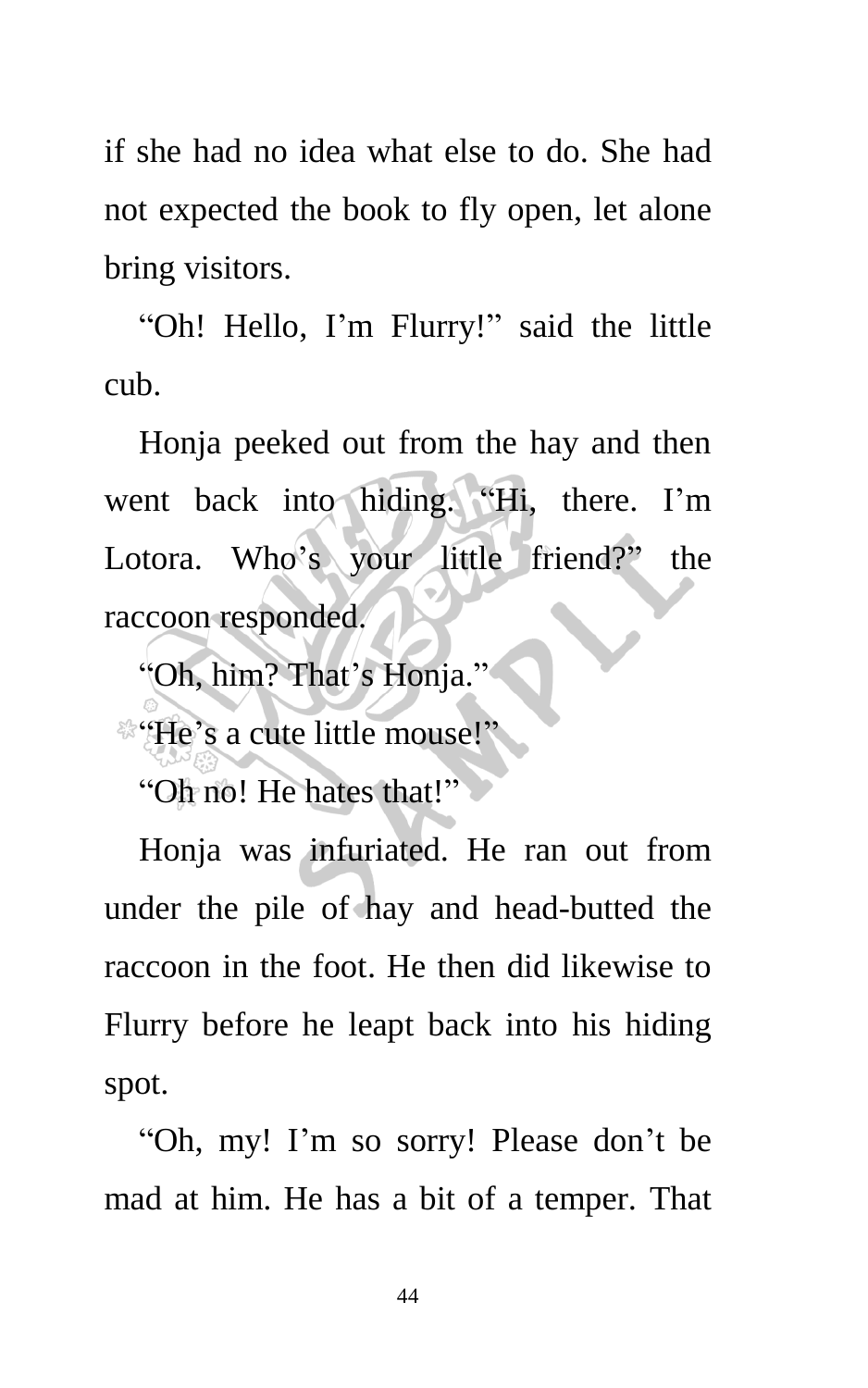was very rude of him."

"It's fine," Lotora reassured him.

"You see, he's a bunny rabbit. He doesn't like to be touched, petted on the head, or mistaken for a mouse. He probably has an entire list of things he hates, but those are the ones I remember at the moment." Flurry put his paw to his mouth and pondered if he had left any out or not.

Lotora knelt down and leaned toward the haystack. She spoke softly, saying, "I'm sorry, little one. Please come out. I didn't mean to upset you." She tried to coerce the little brown bunny out of his seclusion. "I have a carrot for you, if you'll come out. I'm not planning on eating it." She stood up and reached for a plate of food that sat on the table next to her book. Some of the food had only been half eaten. It looked like she had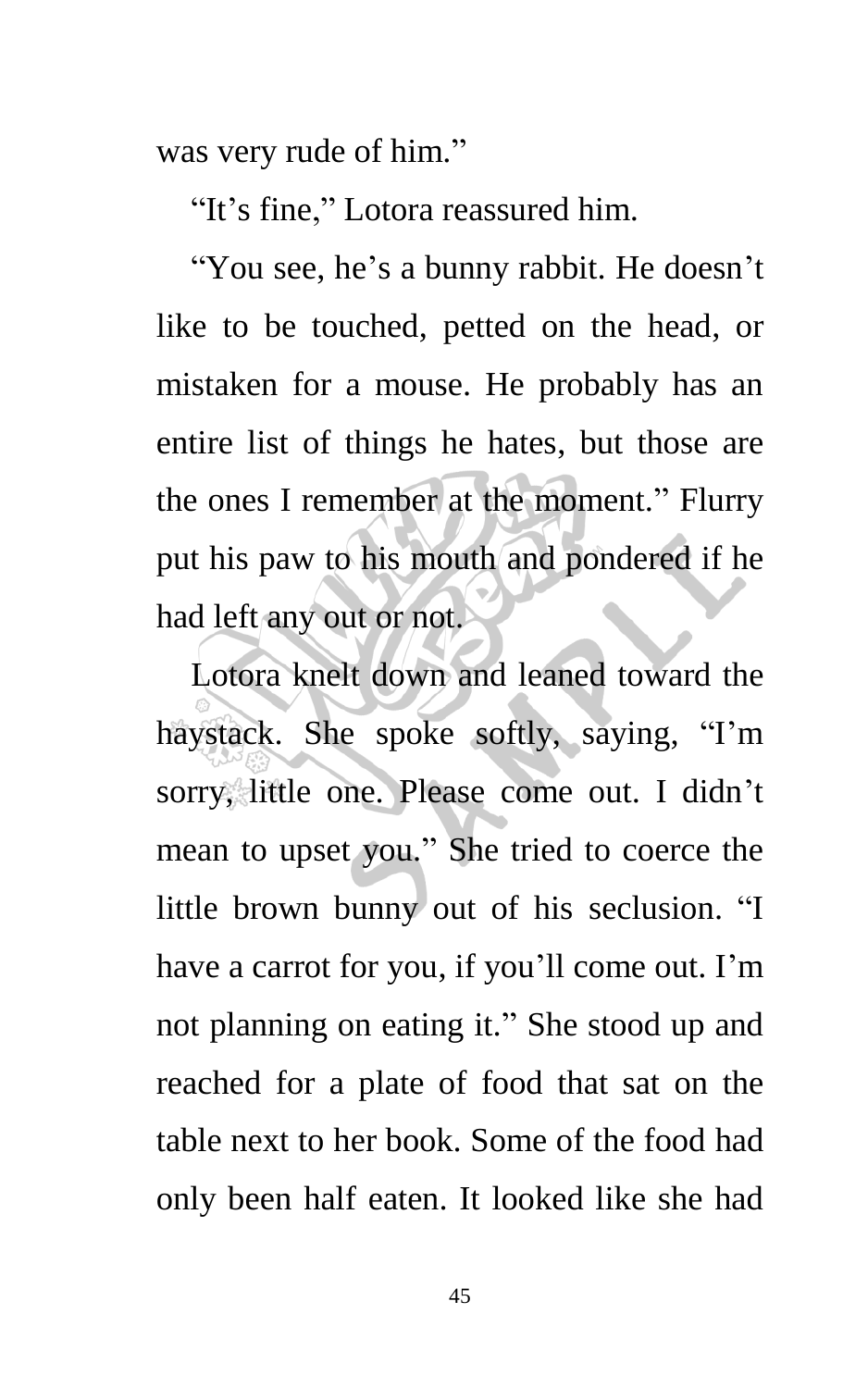barely nibbled any of it.

Lotora dangled the carrot down low where Honja could reach it. He peeked out from the hay. Slowly, he inched his way out with his ears swooped back. He sniffed at the carrot, grabbed it, and darted back inside the hay.

"Honja! You didn't even say thank you! Mommy would be so disappointed!"

"*Kamsahamnida,*" came a faint voice from within the hay.

"*Nae*," the raccoon replied.

"Wait a minute! You can understand him?" Flurry was surprised.

"Of course, I can."

"Wow!"

"So, where are you two from?" Lotora was fascinated by her new guests.

"Well, I'm from a village called Ursus.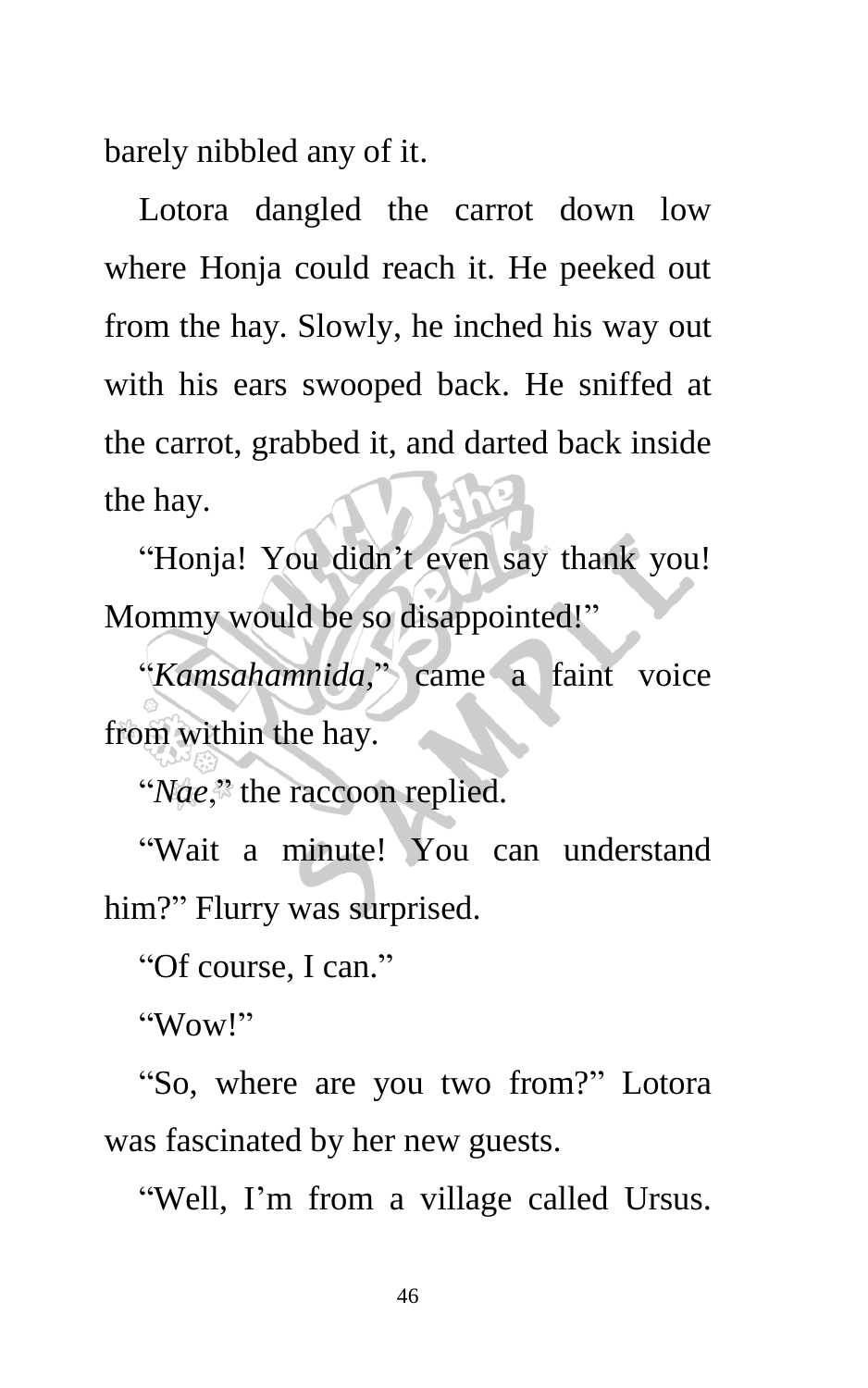Maybe you've heard of it?"

"No, I can't say that I have."

"How could you not know about Ursus? That's where Santa's lives!"

"Who's Santa?"

"You don't know who Santa is? Oh my goodness!" Flurry was shocked beyond belief.

"I'm sorry, but no," Lotora replied. "What about him?" she asked while she pointed to where Honja still hid. "Is he from Ursus, too?".  $*$ 

"No. I think Daddy bought him in some distant country, on his way back to Middleasia," Flurry replied.

"Where's Middleasia?"

"You don't know where Middleasia is either?"

"No," Lotora replied. "Can you point to it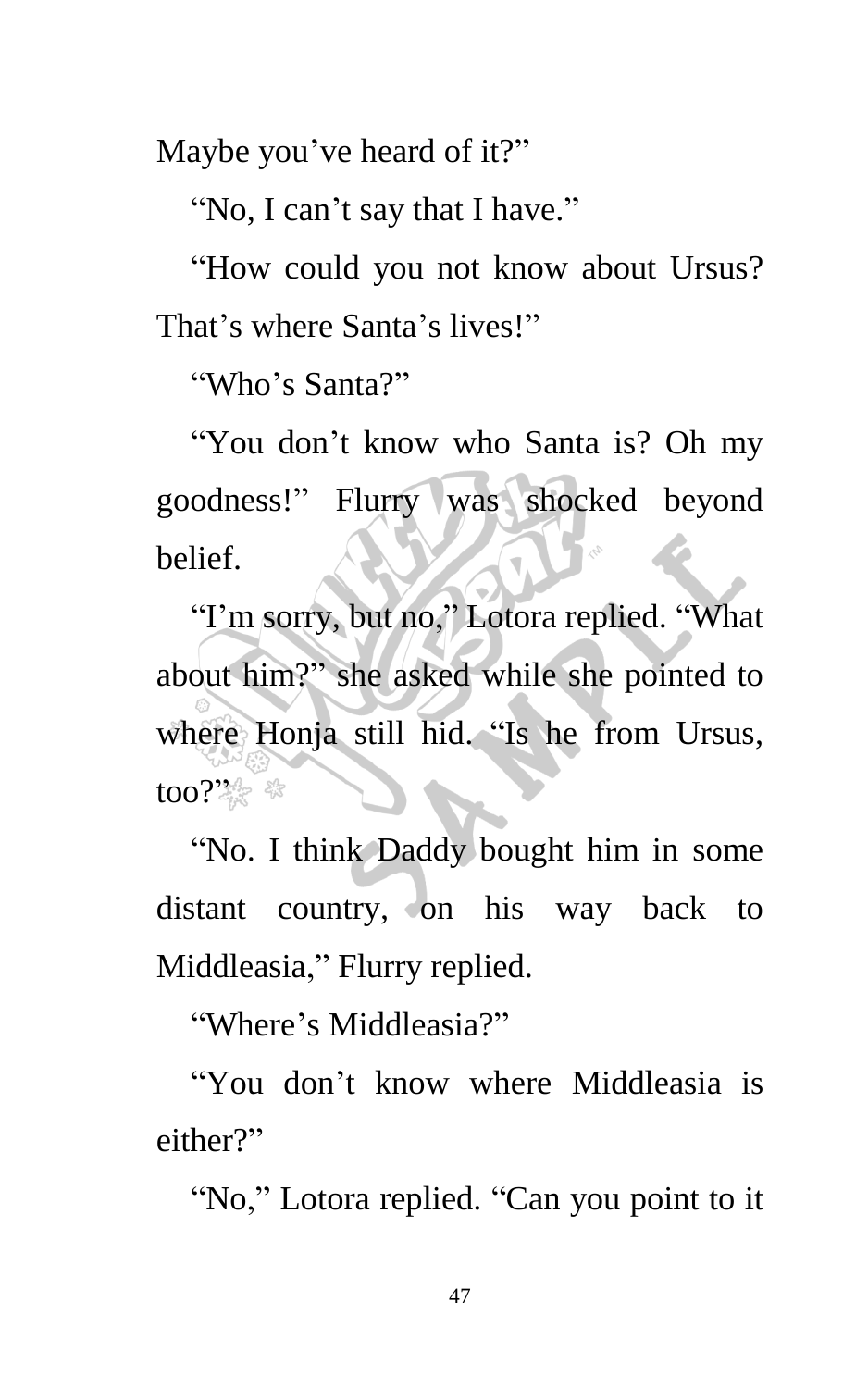on a map?"

"I suppose," Flurry replied. He climbed up onto a chair to get a view of the table top.

Lotora pulled out a map from her shelf, blew off the dust, and unrolled it across the table. She lifted Flurry up from the chair and set him on the table next to the map.

On all fours, Flurry crawled over to one corner of the map and examined it. "Hmmm. It should be right around … hey! I don't recognize anything on this map. This doesn't look anything like the maps at Mommy and Daddy's house. It doesn't look like my Uncle Vinegar's maps either. Where am I?"

"You're in the land of Kunteris. This village is named Coonlei."

"Kunteris? Kunteris? Where in the world is Kunteris? I've never even heard of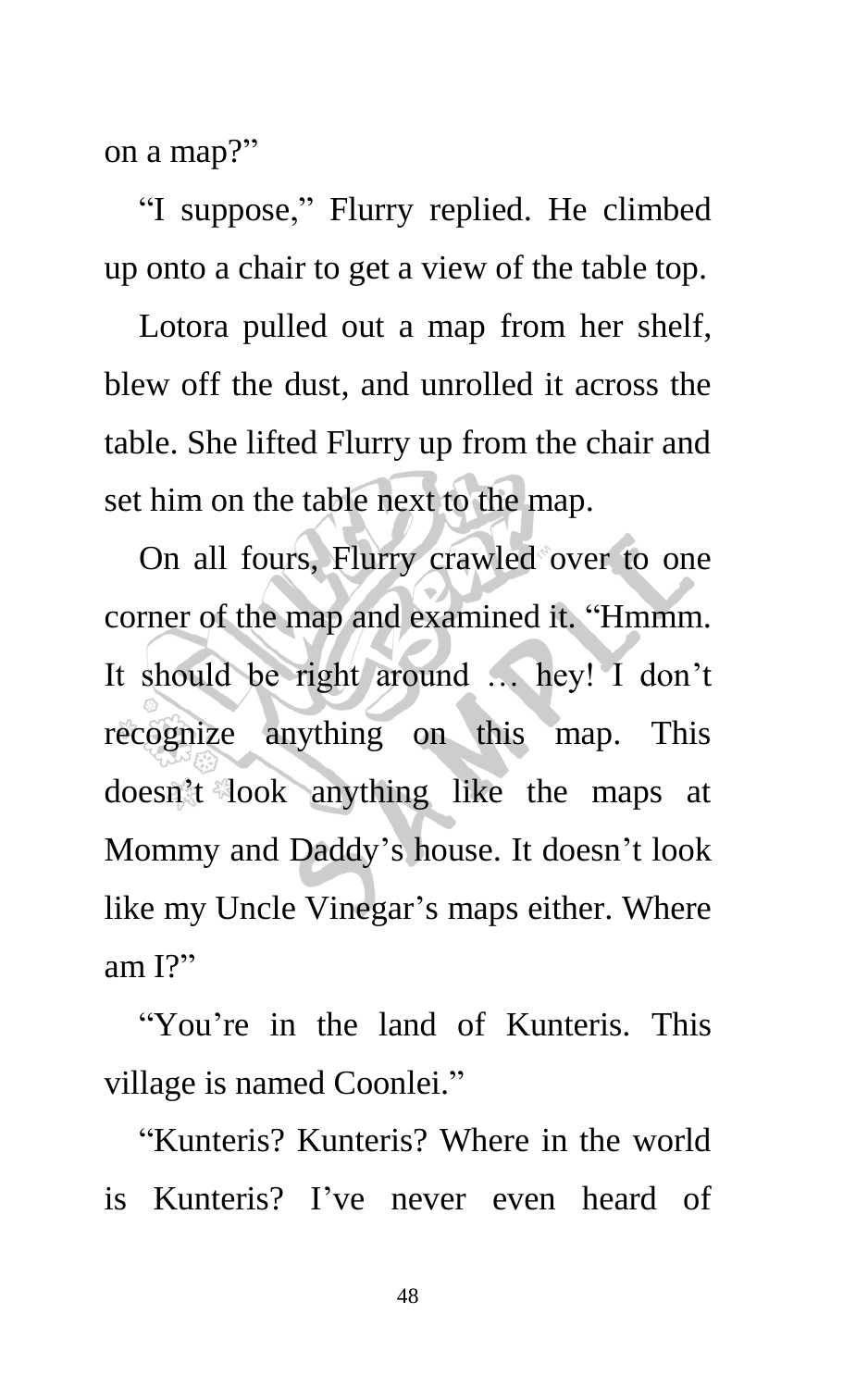Kunteris before!" Flurry looked worried and flustered. He started to breathe heavily.

"Calm down! Relax! Everything is fine. Just breathe. I have a theory why you don't recognize anything."

Flurry calmed down a bit. He nervously stuffed Lotora's leftovers in his mouth to cope. A smile came upon Lotora's face. Her entire demeanor changed. She acted excited about her internal thoughts. "Aha! This is amazing! If my theory is true, this is the greatest news ever! What were you doing the moment before you arrived here?"

With food stuffed in his mouth, he replied, "I was looking at a book that Santa gave me. It's called *The Book of Snow*. I put a crystal in it, and it opened up. I turned some pages, and the next thing I know, I'm here."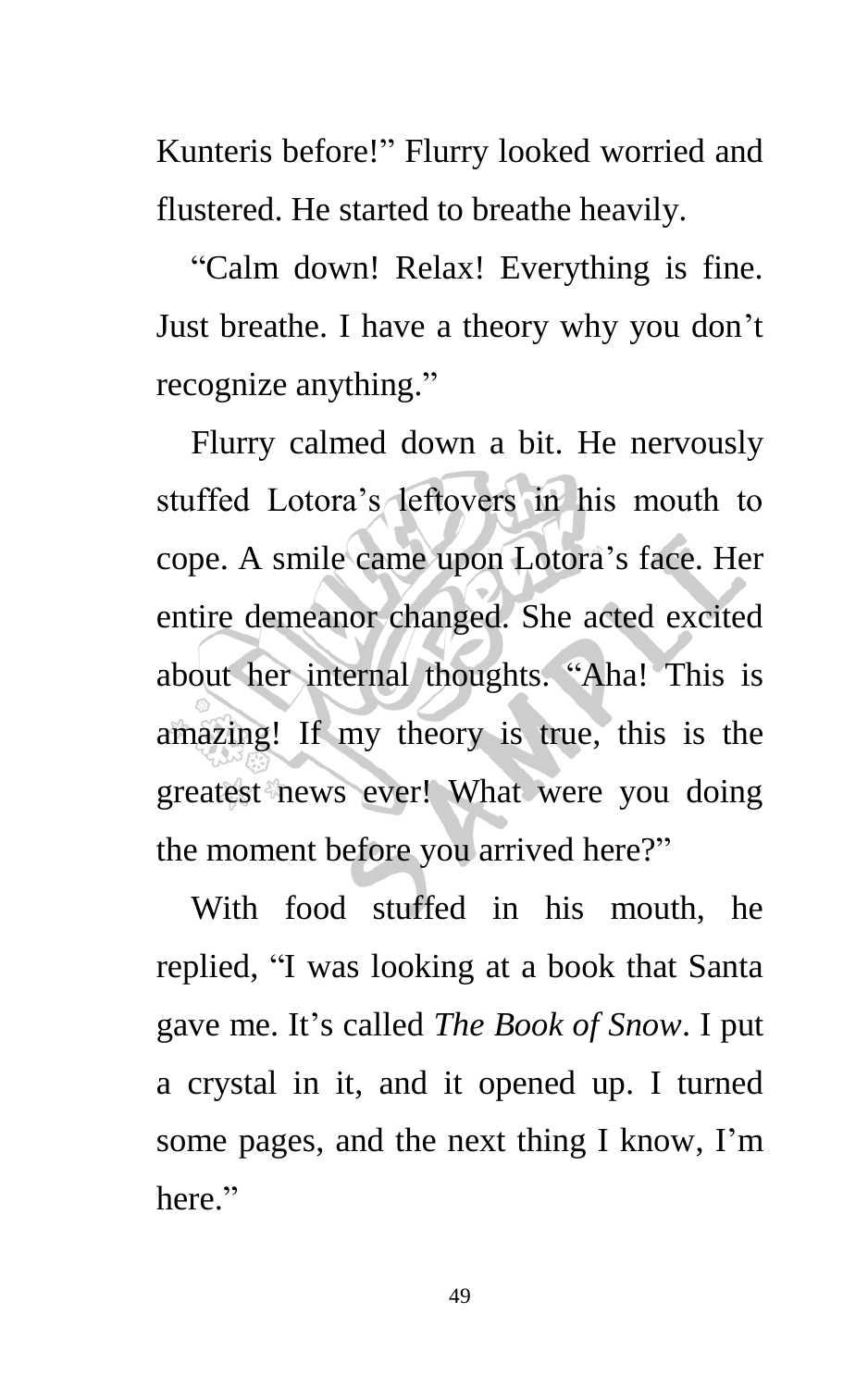"*The Book of Snow*, huh?" Lotora turned and paced back and forth. She chanted the phrase "*The Book of Snow*" repeatedly under her breath. To Flurry, it looked like she was having a discreet conversation with herself.

Her muttering reminded the bear cub of his uncle. Uncle Vinegar often did likewise, when Flurry observed him deep in his studies. "What? What is it?" Flurry inquired.

"Well, my theory is that you've traveled in time through my book. I deduce you're from the future, because I haven't named the book yet. I was thinking of calling it *The Book of Frost*. I made this book to be a recounting of the horrors and tyranny brought upon our many lands and nations by Jack Frost. This book is to be a record of all that was, is, and will be.

"With each day, his strength grows. He's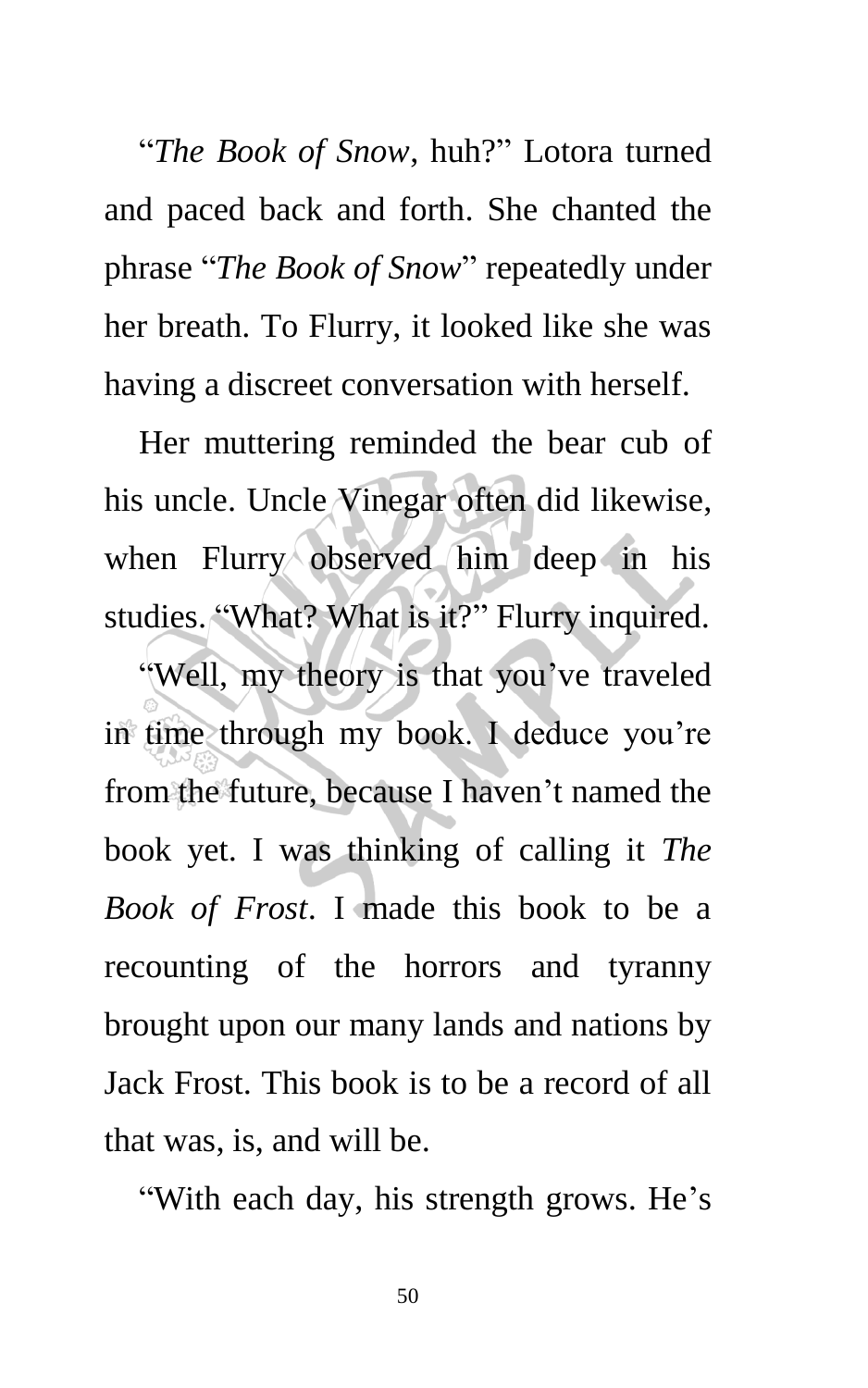been killing off all of the red pandas so he can be the one and only in all of existence. He doesn't want to have any rival to his beauty or power. The number of red pandas that still live are few, and those that remain have been in hiding for many years."

"Wait a minute! Jack's alive? But I saw him die!"

Lotora's tone instantly became grave. "Hush! Do you want to be heard by one of his spies? Don't say things like that! You can be put to death if the wrong soul heard you say that."

"Say what?" Flurry was confused.

"To say that Jack's dead. He's very much alive and ruling from his palace at Ursidea."

"Finally! A name I know! That place is very close to Ursus, where I'm from."

"Wait a minute! Now I know where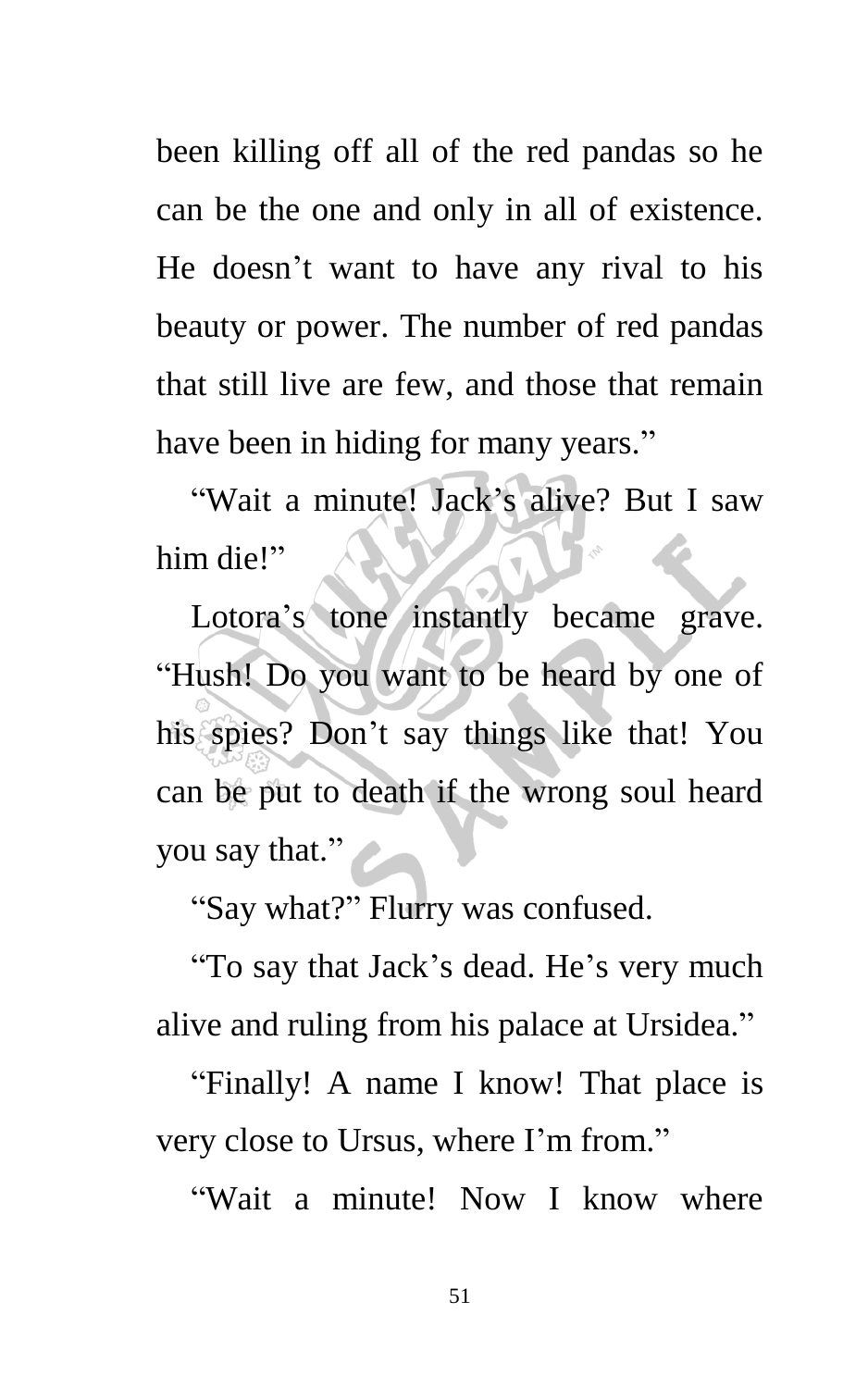you're from. The land of Mezarim, right?"

"That's what I said earlier!" Flurry was suddenly frustrated that he had to repeat himself.

"No, you said Ursus," Lotora corrected the little cub.

"Well, same difference," Flurry returned.

"Can I assume there's another name for the one you call Santa?"

"Yeah, I suppose," Flurry replied with an embarrassed look on his face. "The other bears call him Mr. Kringle."

"Kringle!" Lotora gasped. She was shocked beyond words. "I had no idea you were speaking of Nikolas Kringle!"

"His name is Santa," answered the cub.

"Whether you call him Santa or not, Nikolas is renowned in this part of the world, though he isn't a very well-liked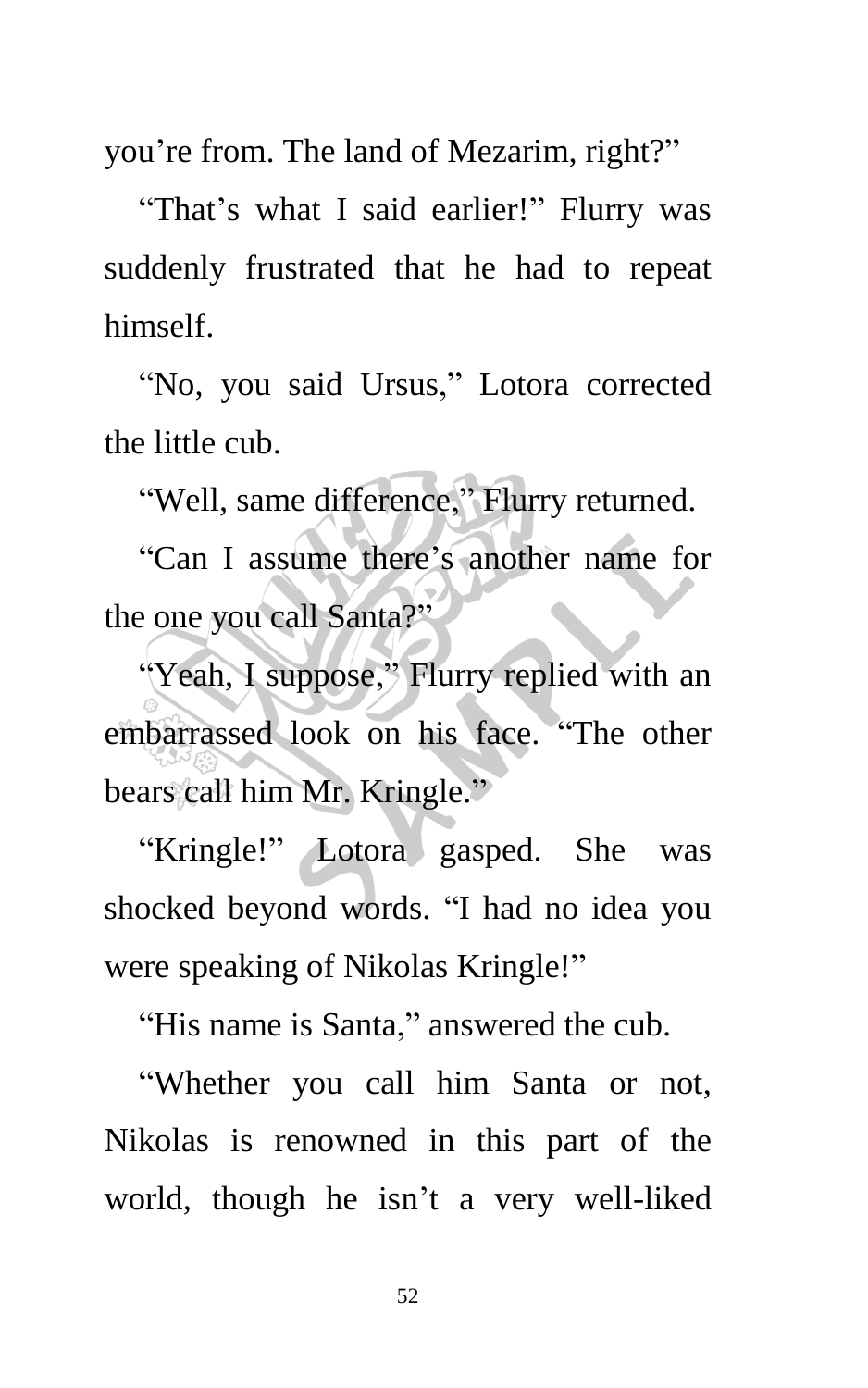man. It's because of him that Jack exists. Many have sought his death. In fact, he'd probably be dead if he could be found. He's quite an elusive man. Most knowledge of him has become akin to legend or fairy tale. Good luck trying to find him!"

Flurry was not sure what she meant by the name Nikolas. He always heard his papa call him Chris. Flurry cried and buried his face in his paws. "What's going on? This isn't how it's supposed to be! This is wrong. It's all wrong! Where I'm from, everyone loves Santa, and Jack is dead. This is a nightmare!" Flurry smacked himself in the face and said, "Wake up, Flurry! Wake up! Wake up, Flurry! Wake up! This is just a dream! It's just a bad dream! Wake up!" It was no use; he was still there. Tears streamed down the cub's face.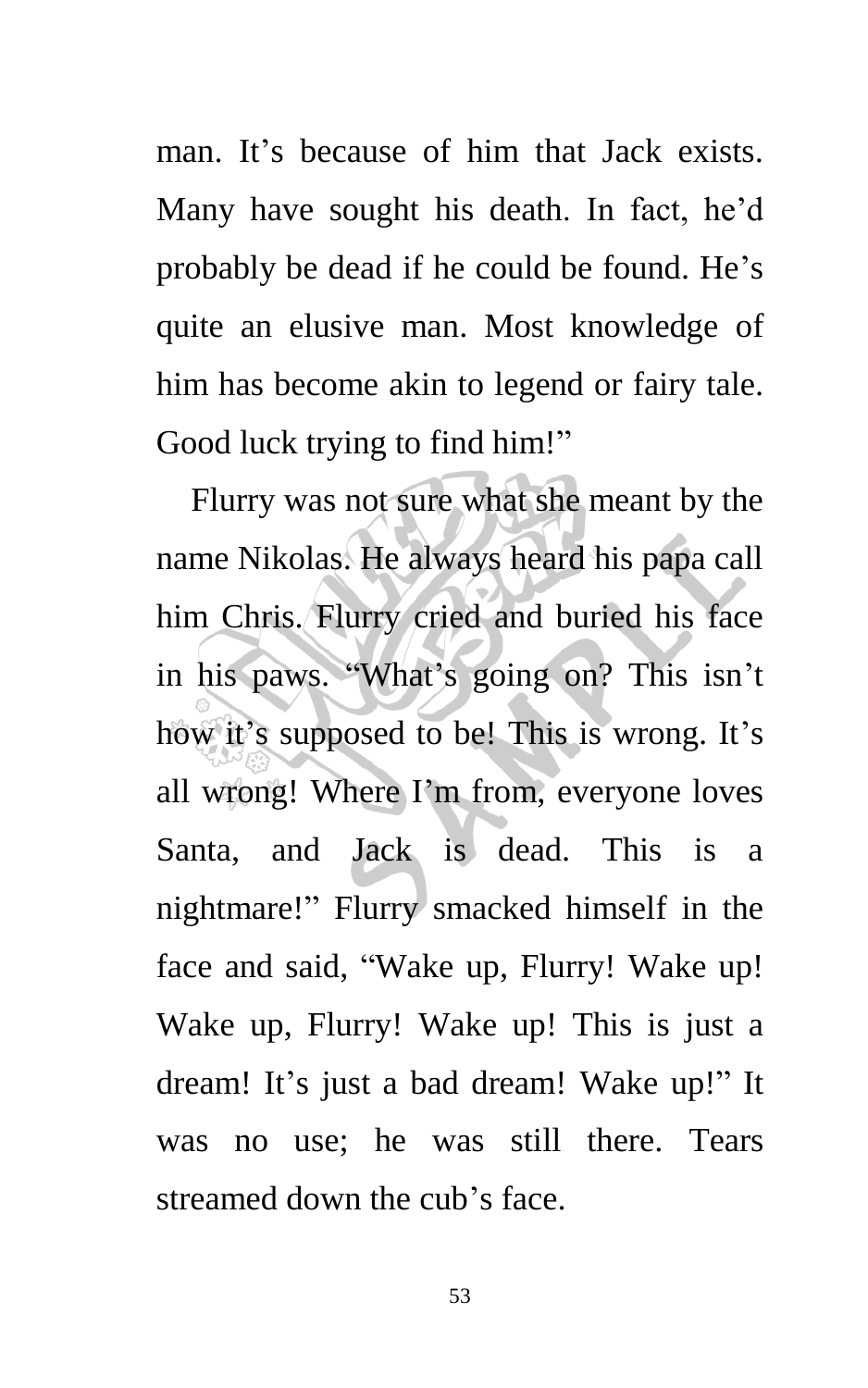Lotora's demeanor softened, and a tear came to her eye. She felt bad for making the poor cub cry. "There, there, little one. I'm sorry for being so stern. If what you say is true, then there is hope yet. I feared that Jack would rule forever and destroy everything that I hold dear. If you're from the future, as I suspect, then you're a herald of good news. You may become a beacon of hope to us all. Your presence means that the suffering of all of the lands will come to an end someday. Thank you!" She gave Flurry a warm hug.

The hug did not last long before screams were heard from beyond the walls of the hut. Lotora quickly let go of Flurry and rushed to the window.

"What is it?" Flurry asked.

"Oh no! Not them! They know! Quick!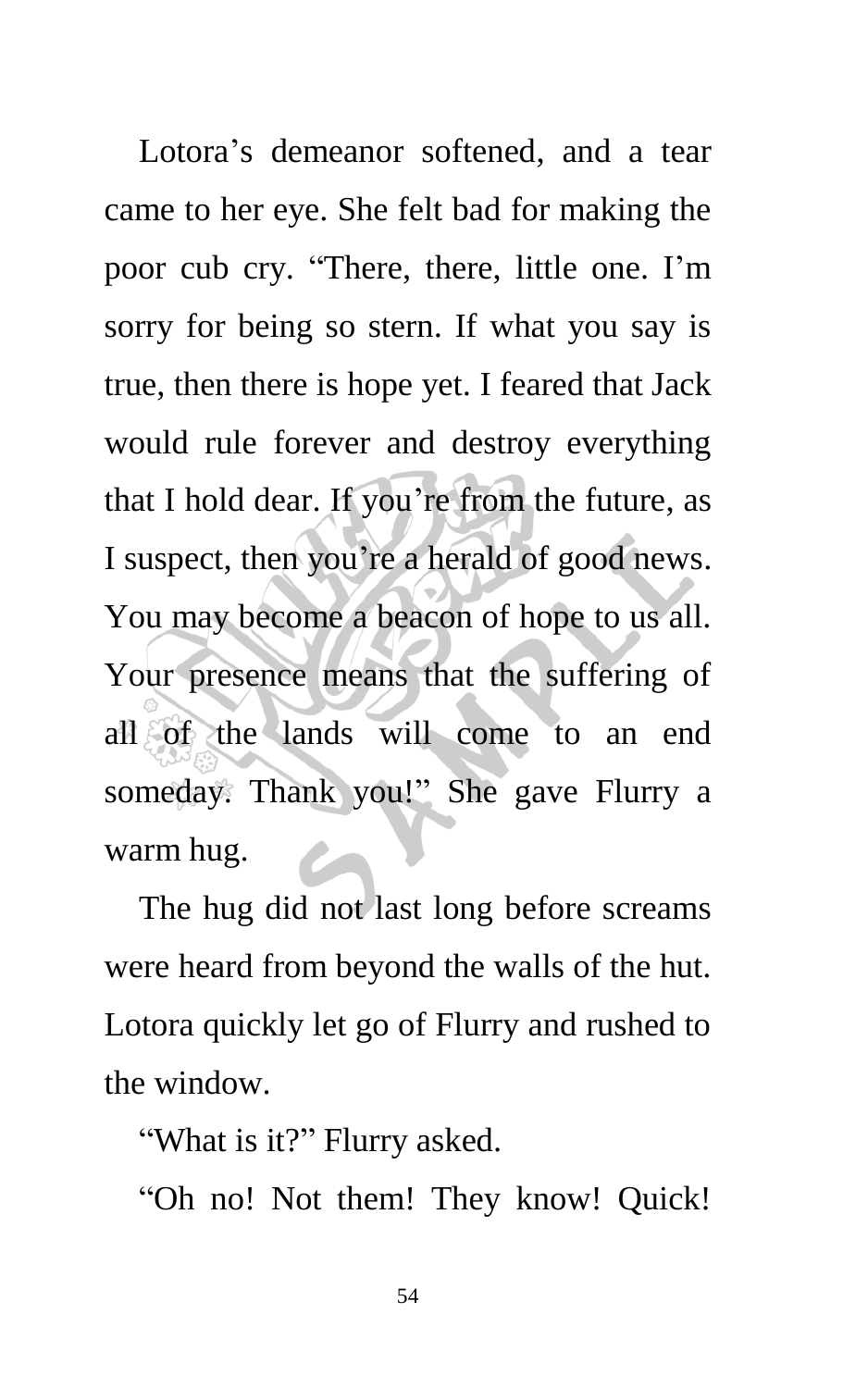We have to get out of here!" Lotora hurriedly grabbed Flurry from the table and set him back on his feet before she turned back to grab the book. Honja frightfully peeked out from the hay. He came out and trailed closely behind Flurry and Lotora. "Let's go! We must not be captured."

"Why? What is it?"

"Jack's henchmen are here. They're burning the huts. Somehow they must've found out that we've been hiding red pandas here. Quickly! Let's move!"

Lotora rushed out of the hut and darted toward the tree line as fast as she possibly could. Flurry and Honja followed. They made it into the brush just as something approached the hut. Right before Flurry's eyes stood a creature he had never seen before. He thought it was a fox at first, due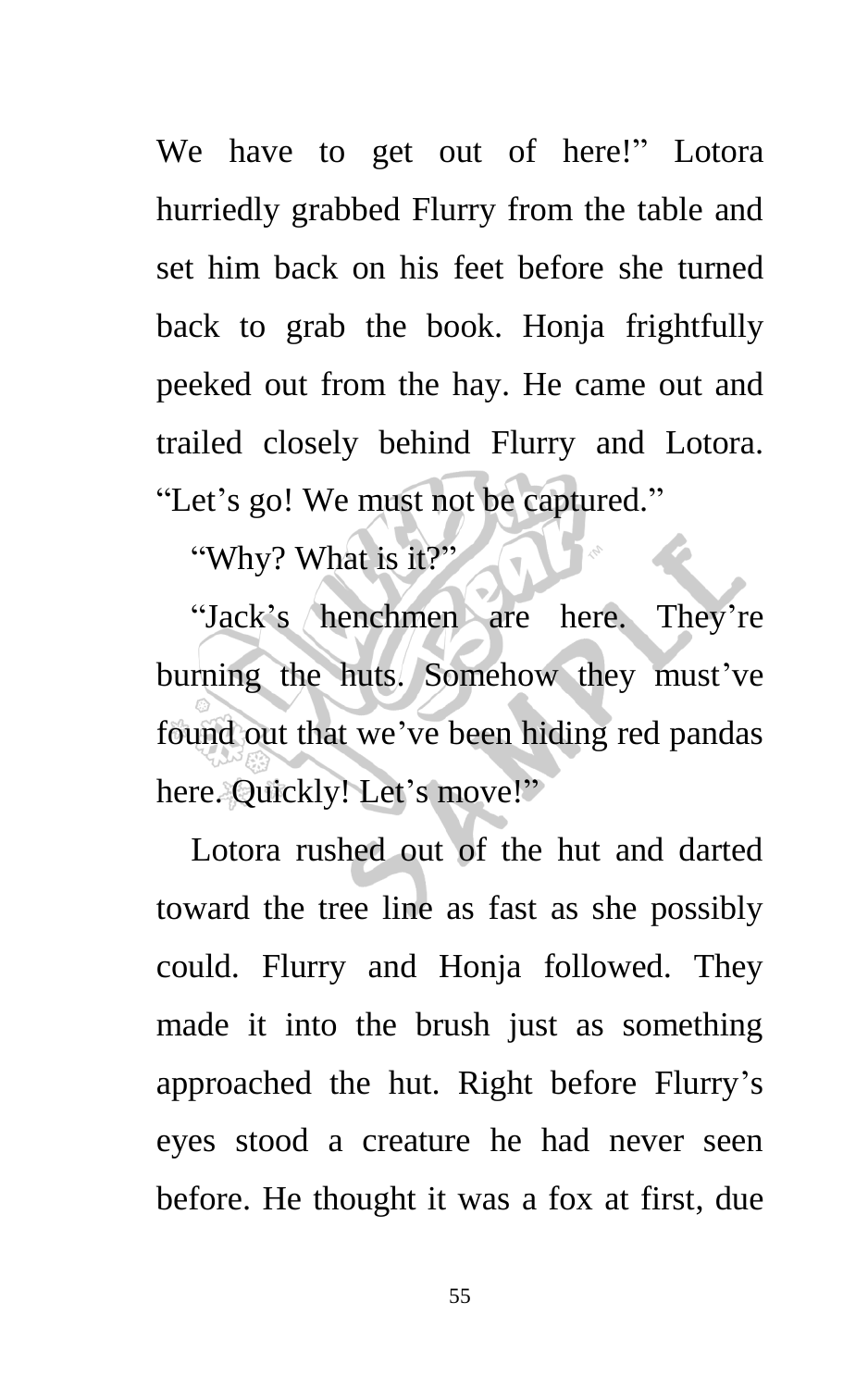to its orange fur and canine features, but it was far worse. Its paws looked like burning embers, and it had three tails. The tip of each tail and the creature's back were aflame. For some reason, the fire did not seem to hurt the beast. As the creature looked around with its searing orange eyes, Flurry shivered. It scoured the area for anyone or anything to be its next victim. With a sweep of its tail, the hut was set ablaze.

"No!" Lotora shouted. Flurry quickly put his paw over her mouth and muffled her objection.

"Shhhhh! You don't want it to hear us," Flurry whispered.

Flurry was too late. At the sound of Lotora's voice, the flaming, foxlike creature looked in their direction.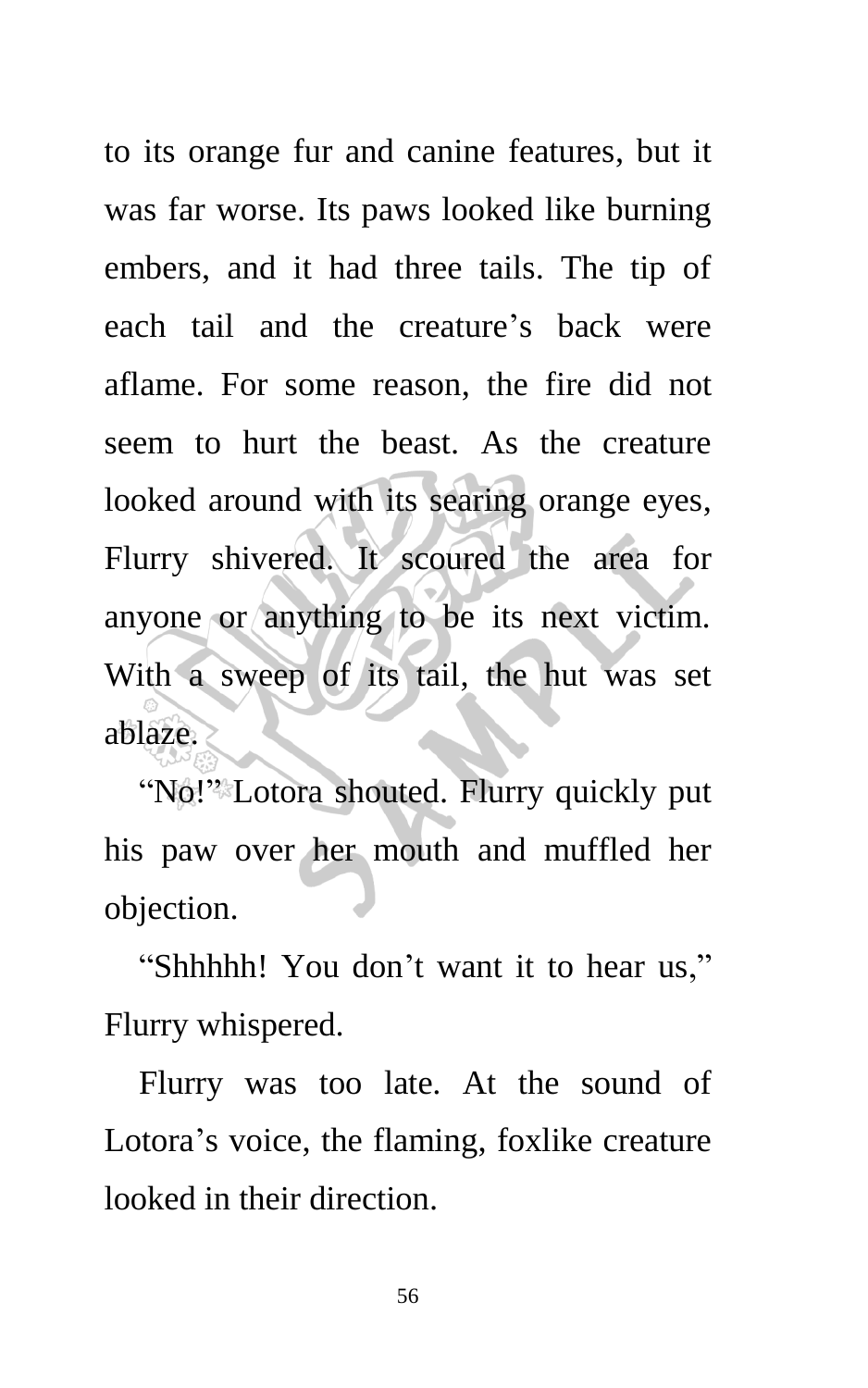"Maybe it didn't notice us," Flurry tried to reassure Honja and himself. Honja shook with fear. He backed up slowly and pulled leaves down around himself.

The flaming beast came near to their location in the brush and sniffed around. It appeared to be aware of their presence. A growl came from the horrific creature. It took a step closer. Its snout was right next to Flurry's head, where he remained hidden on the far side of a tree.

It looked as if they would be eaten alive, until a loud and commanding voice called out from the midst of the flaming huts. "You there! Quit fooling around! We have more huts to burn!" The flaming fox immediately withdrew and ran back toward the voice.

"Phew!" Flurry let out a sigh of relief. As he wiped the sweat from his brow, he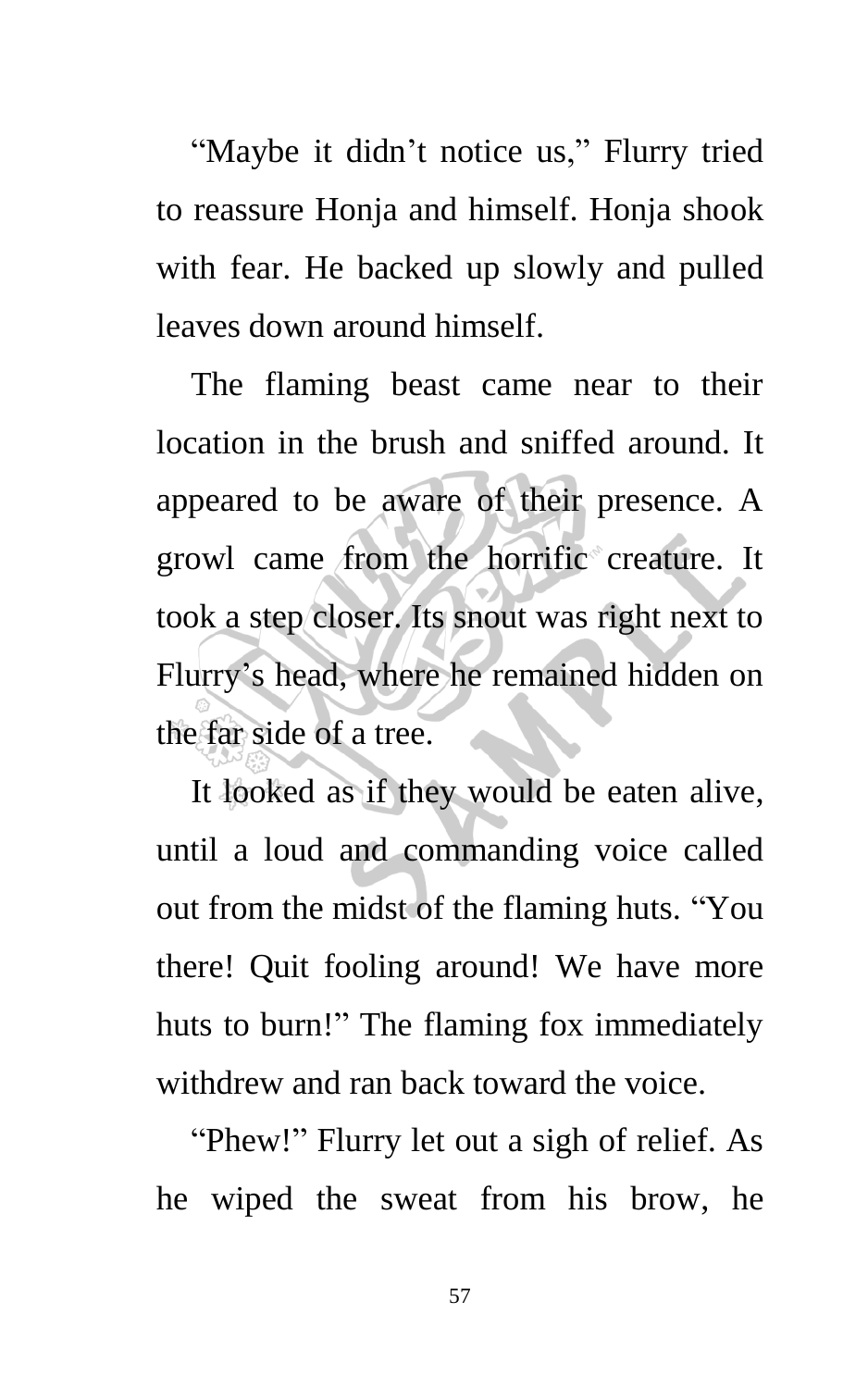exclaimed, "That was close!"

Flurry turned to find Lotora curled up in a ball, sobbing.

"What's wrong?"

"It's over. It's all over. If Jack finds Tomodachi, our hope is lost. He's the only one who has been bold enough to speak out against Jack."

"Hey! I know that name! Doggy told me all about him. He beat Jack."

Lotora instantly looked up with a startled expression. "What? Are you sure?"

"Uh, huh," answered Flurry. He nodded his head vigorously.

"Then we have to try to save him! It's risky, but everything depends on his survival. Come quickly! I know where the other villagers were hiding him."

Lotora jumped to her feet, grabbed Flurry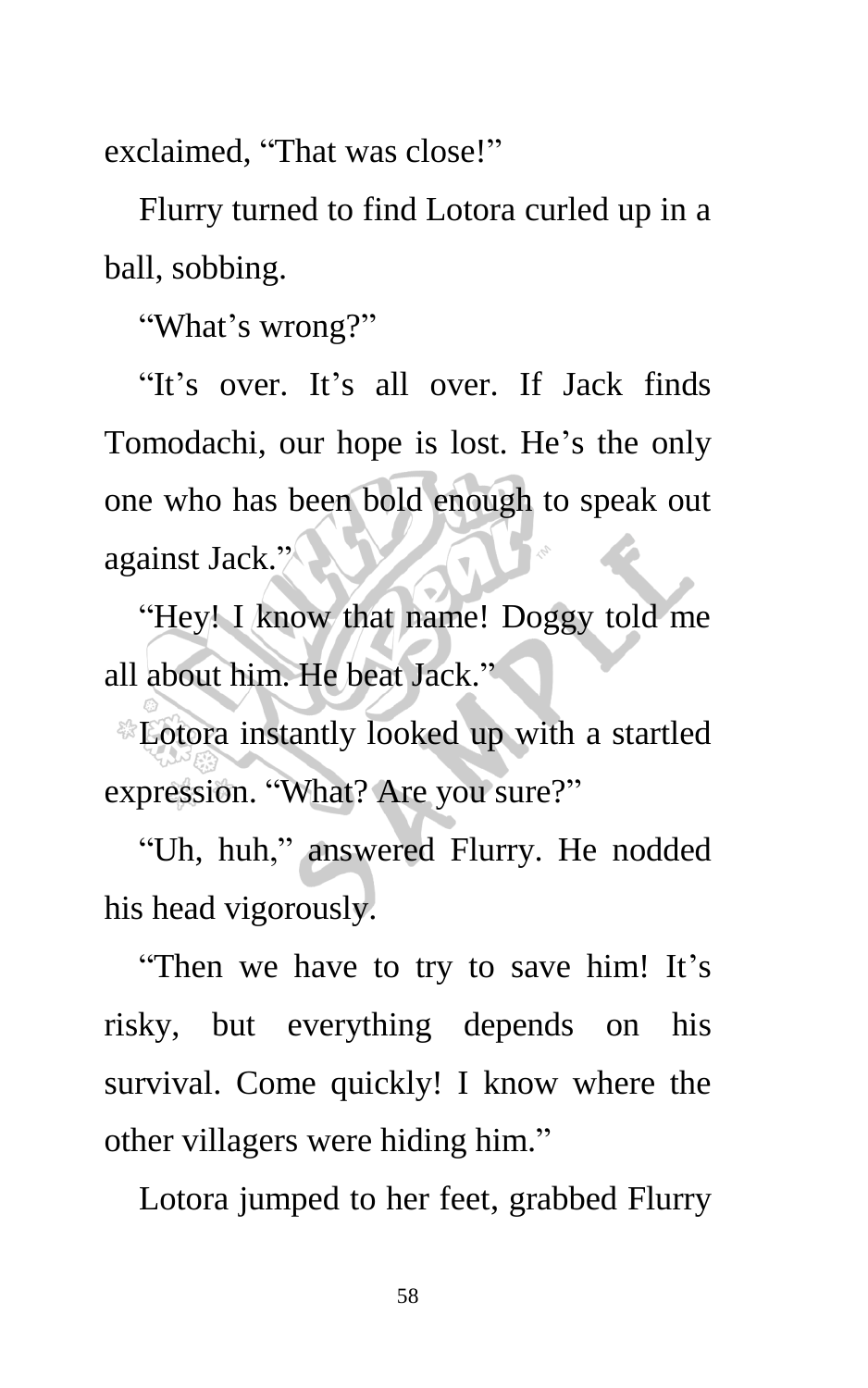by the paw, and ran toward the huts. "Come on, Honja!" Flurry shouted back to the bunny.

Honja shook his head in fear. He trembled so much that you would have thought he was freezing to death. Honja simply did not have the desire for adventure that Flurry did. He preferred the safety of his home and the quiet of his own little corner of the house. After all, he was just a little rabbit. He did not have the means to defend himself from something like that creature he saw.

Just then a growl was heard, and the bushes shifted. In fear, Honja ran and called out to Flurry, "*Gah-chi gah!*"

The three of them made their way across the village of huts, ducking down and hiding behind anything they could find. So far, so good; they had not been spotted yet. Flurry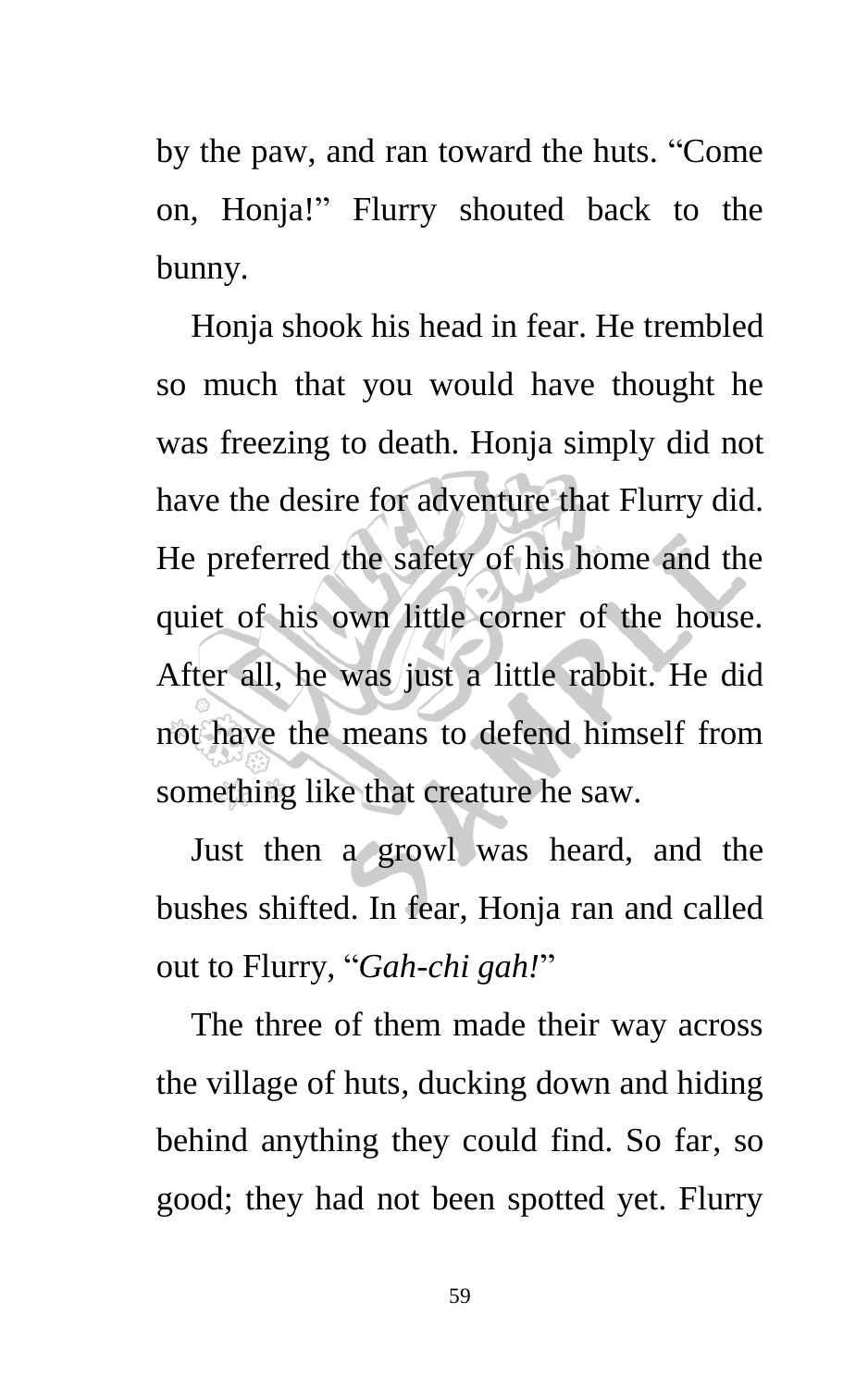saw three of the flaming monsters led by another kind of fox, who appeared to be the leader. The one in command was an arctic fox with pearly-white fur. He stood upright on two legs like a man. Over his white fur he wore black pants, boots, a vest, and two swords, one at each side.

"Hurry up already! They have to be here somewhere!" shouted their commander. The arsonist walked over, grabbed the village leader from among the prisoners, and slammed him against the door of the nearest hut. "Tell me where he is, or I'll burn down your entire village!" The raccoon would not speak. The fox tossed the raccoon back to the ground. The arctic fox shouted, "Very well! Have it your way!" He whistled at the flaming beasts and commanded them, saying, "Finish the job! Burn down the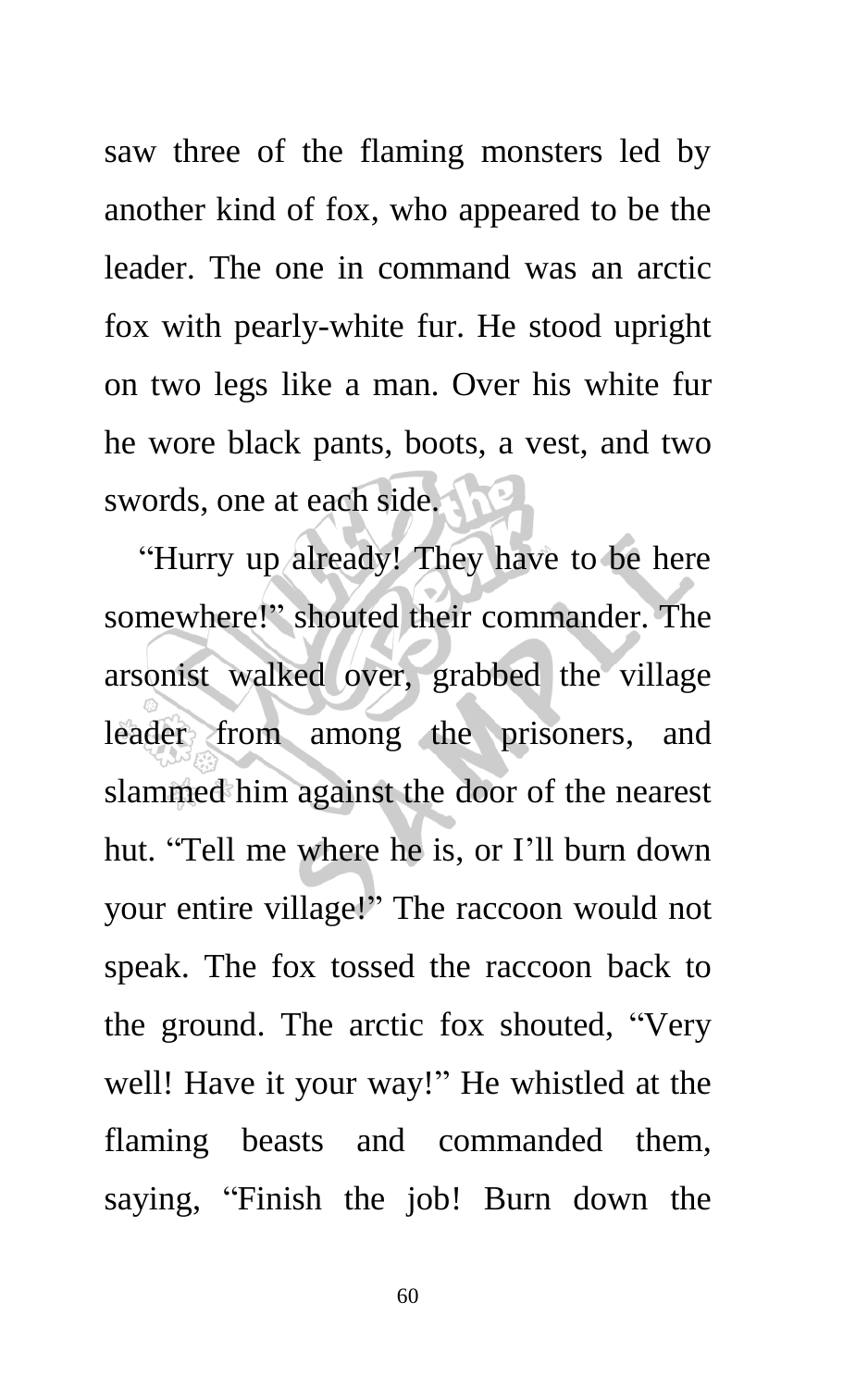entire village!" Screams resounded through the chaos that ensued.

"We have to do something, quickly! Tomodachi's hut is already on fire," Lotora insisted.

Flurry and Honja raced after Lotora. She came up to a hut almost completely engulfed in flames. She looked concerned when she peered in through a gap in the wall. "I don't see them. Tomodachi and Yujin should be in there," said the raccoon. She gave Flurry a troubled glance.

"Let me see." Flurry peeked in. "Where would they hide? The hut is so small."

"They would be underneath the floor. We dug out a hole to hide them in if trouble came."

"Maybe they're still inside and can't get out," Flurry proposed.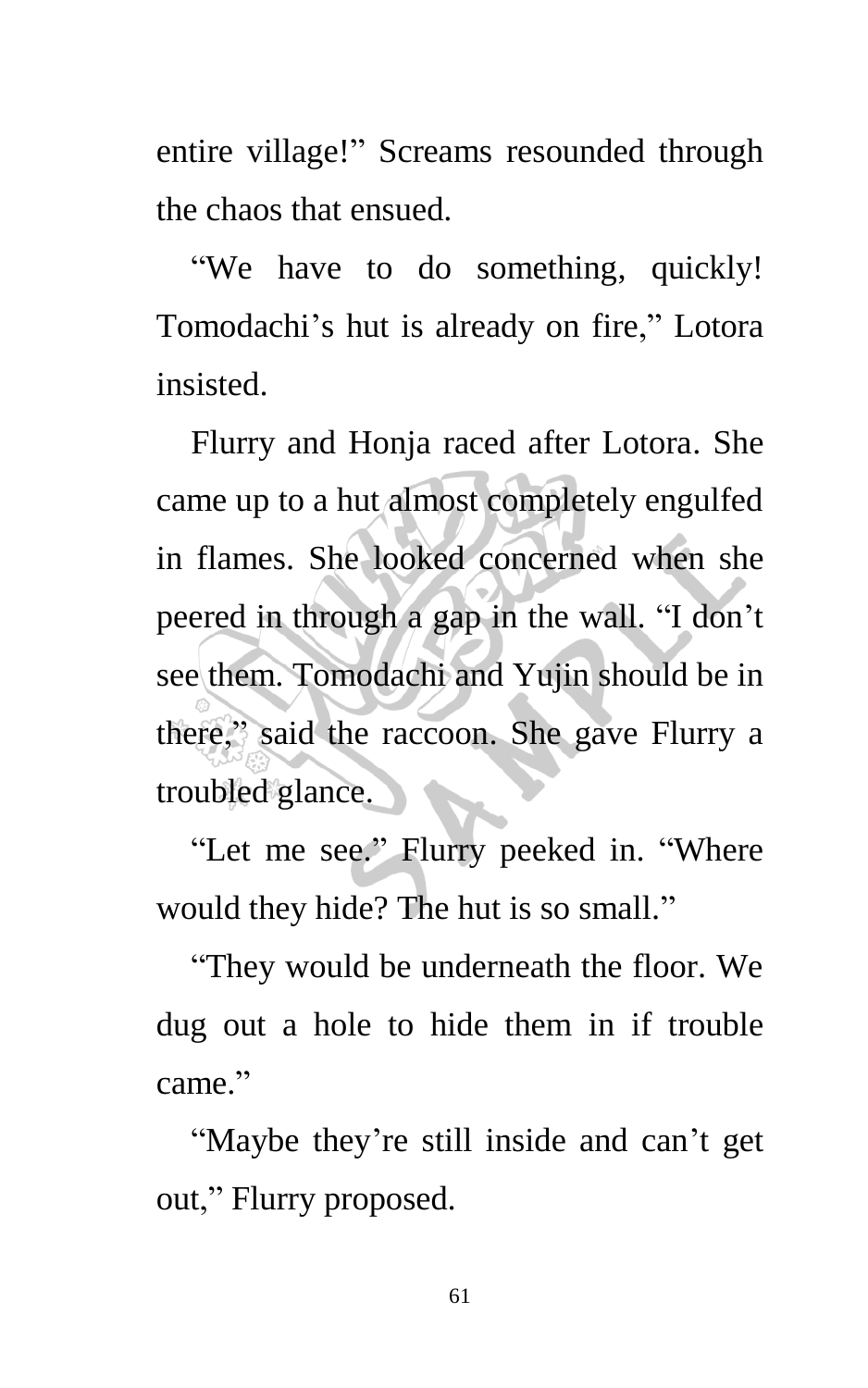"Oh no! That's terrible! We can't even get in to check!" Lotora was frantic.

"No, but Honja can," Flurry replied. The bear shifted his gaze to his rabbit friend. The little bunny was taken off guard. His mouth dropped open, and he pointed at himself in disbelief. "*Nah?*" he asked.

"Yes, you! You can fit through the hole and make sure they aren't trapped."

Honja shook his head vigorously in rejection of the idea. There was no way Honja wanted to have any part in going into a burning hut.

"Come on! You'll be a hero!" Flurry attempted to appeal to his friend.

"Something needs to be done quickly, before the roof collapses!" shouted Lotora.

Honja relented. He rushed in through the hole and looked around. The smoke was so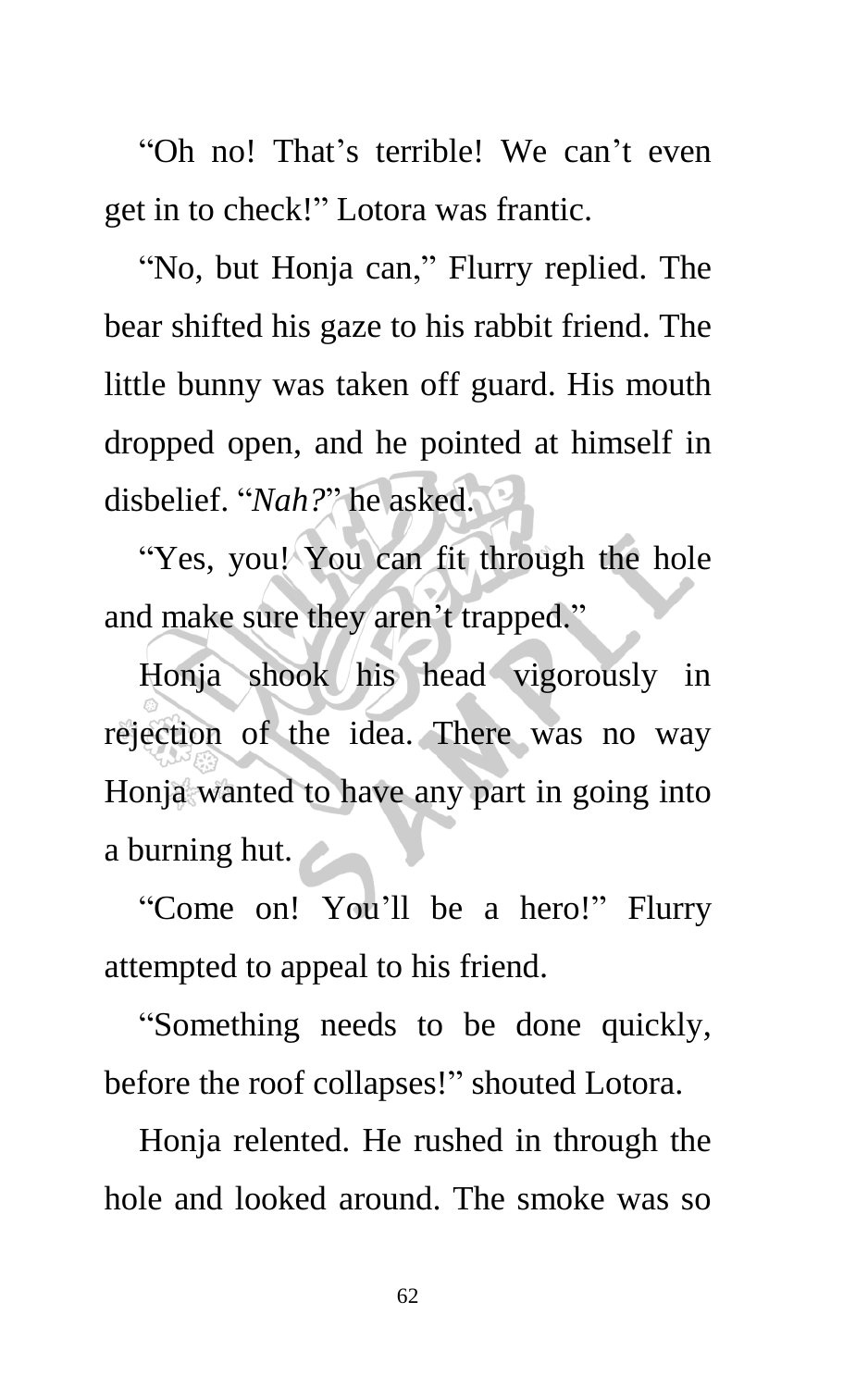thick that nobody else could have been in there without being smothered to death from the lack of air. Luckily for Honja, he was so small and low to the ground that it allowed space for him to breathe. He looked all around. It seemed hopeless until he noticed the hidden door. The door was lashed shut. He chewed away at the leather rope the held it secure. Fire continued to rain down around him as he gnawed at the binding.

Outside, Flurry and Lotora were deeply troubled. They had neither seen nor heard anything from Honja. Flurry was uncertain if his friend was even alive.

"Honja!" Flurry and Lotora shouted together, but there was no answer.

"I hope he's okay," Lotora told her new friend.

"Me, too," said Flurry with a very worried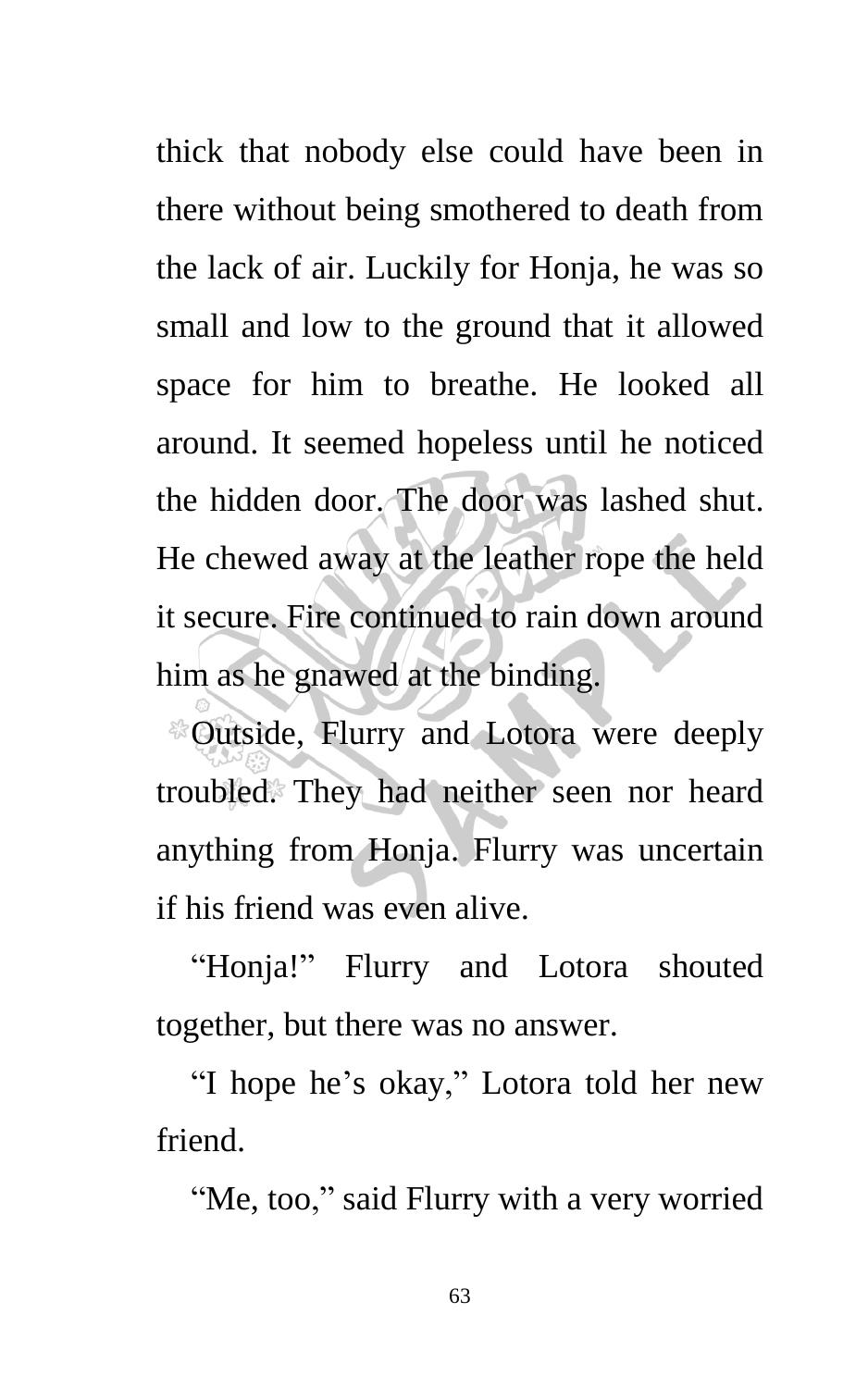tone to his voice. Sweat rolled down his face. The situation was dire, and there was still no sign of the rabbit. Snapping, crackling, and tearing could be heard as the hut was about to come crashing down.

When things could not possibly get any worse, Flurry heard a voice from behind them. "You two! Get to your feet! What are you doing here?" Flurry turned and saw the arctic fox that had been commanding the fire beasts. "I'm General Nero of the Majesty's royal army! You shall answer when I speak to you!"

Flurry was frightened and slowly inched his way behind Lotora's legs. He even used her tail to hide beneath.

Nero looked right at Flurry. "You there! Little one! I haven't seen you before. Who are you, and what are you doing here?"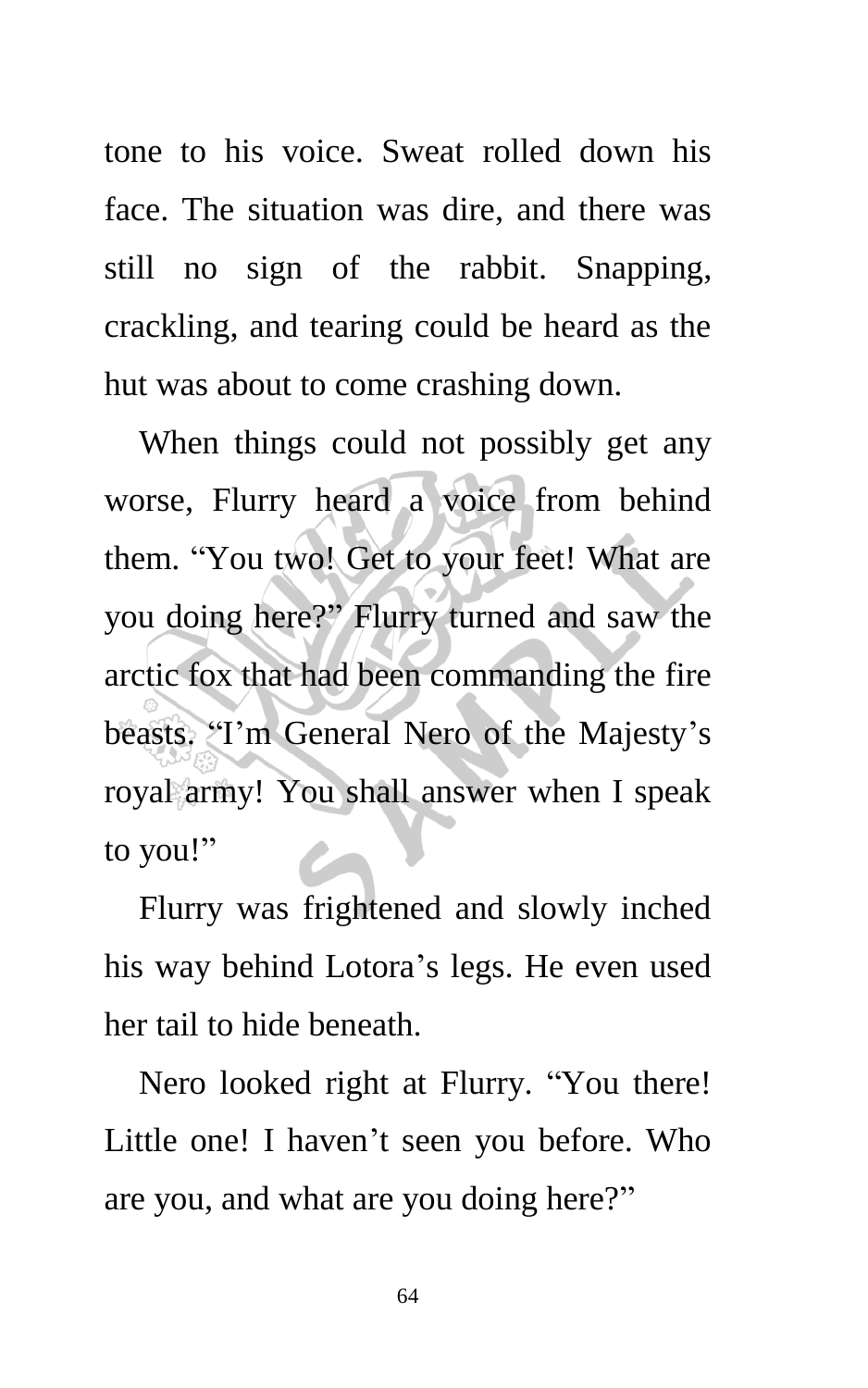Flurry did not answer. His chin quivered as he tried to fight back tears. The white fox frightened him, and Flurry badly wanted to go back home, where it was safe.

"I'll give you to the count of three. One,  $two, ...$ "

Before the fox reached the number three, a loud voice from within the burning hut shouted, "Run!"

Suddenly, swords cut through the wall, and two red pandas burst out from the walls of the burning hut. The villagers scattered. Flurry and Lotora ran for their lives.

The male red panda was arrayed in red samurai armor, and the female wore silky robes singed by the flames. Both of them were armed with bladed weapons. Flurry glanced back and observed Tomodachi let out a war cry. He and the female red panda